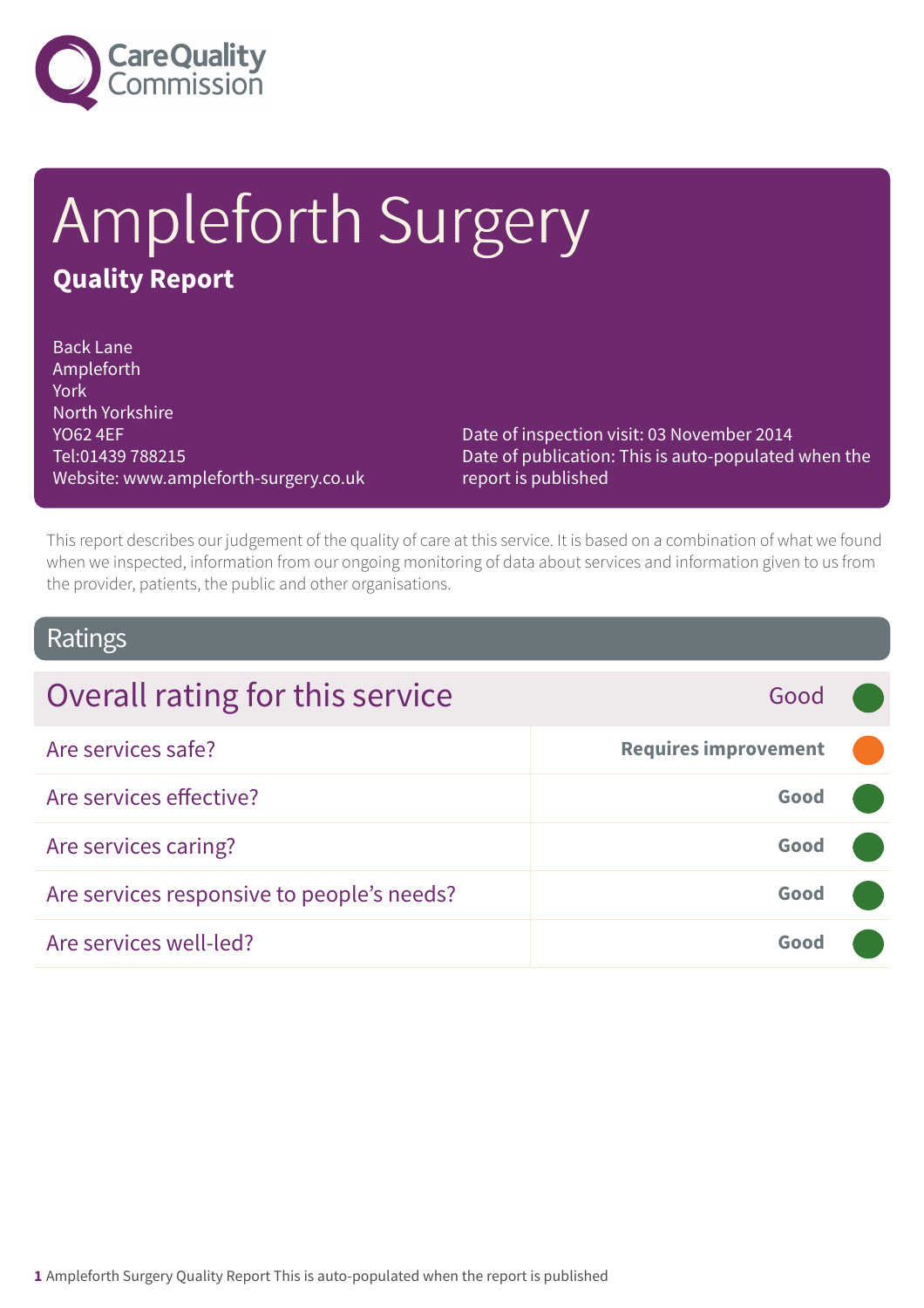# Summary of findings

### **Contents**

| Summary of this inspection                                                                                                                                                    | Page           |
|-------------------------------------------------------------------------------------------------------------------------------------------------------------------------------|----------------|
| Overall summary<br>The five questions we ask and what we found<br>The six population groups and what we found<br>What people who use the service say<br>Areas for improvement | 2              |
|                                                                                                                                                                               | $\overline{4}$ |
|                                                                                                                                                                               | 6              |
|                                                                                                                                                                               | 9              |
|                                                                                                                                                                               | 9              |
| Detailed findings from this inspection                                                                                                                                        |                |
| Our inspection team                                                                                                                                                           | 10             |
| Background to Ampleforth Surgery                                                                                                                                              | 10             |
| Why we carried out this inspection                                                                                                                                            | 10             |
| How we carried out this inspection                                                                                                                                            | 11             |
| Detailed findings                                                                                                                                                             | 12             |
| Action we have told the provider to take                                                                                                                                      | 28             |

### Overall summary

### **Letter from the Chief Inspector of General Practice**

We carried out a comprehensive inspection of Ampleforth Surgery on 3 November 2014. We inspected the main surgery at Back Lane, Ampleforth and also visited the branch surgery at Hovingham to look at the dispensary.

We rated the practice overall as requires improvement.

Our key findings were as follows:

• The practice provided services to a large geographical and rural area, the services had been designed to meet the needs of the local population.

• Feedback from patients was overwhelmingly positive, they told us staff treated them with respect and kindness.

• Staff reported feeling supported and able to voice any concerns or make suggestions for improvement.

We saw several areas of good practice including:

• A patient centred approach to delivering care and treatment. All staff were aware of and sympathetic to, the particular difficulties faced by the local population living in a rural location.

• The practice had developed daily input into a large local boarding school in the area and provided good responsive care.

• The practice actively sought the opinions of staff and patients, working with a well established patient participation group (PPG) to address and improve patient care experience. The practice and PPG had been successful in developing a volunteer car service transporting patients without transport to and from their appointments at the surgery and hospital.

However, there was also an area of practice where the practice needed to make improvements.

The practice must:

• Improve the checking and signing of prescriptions by GPs before medicines are dispensed and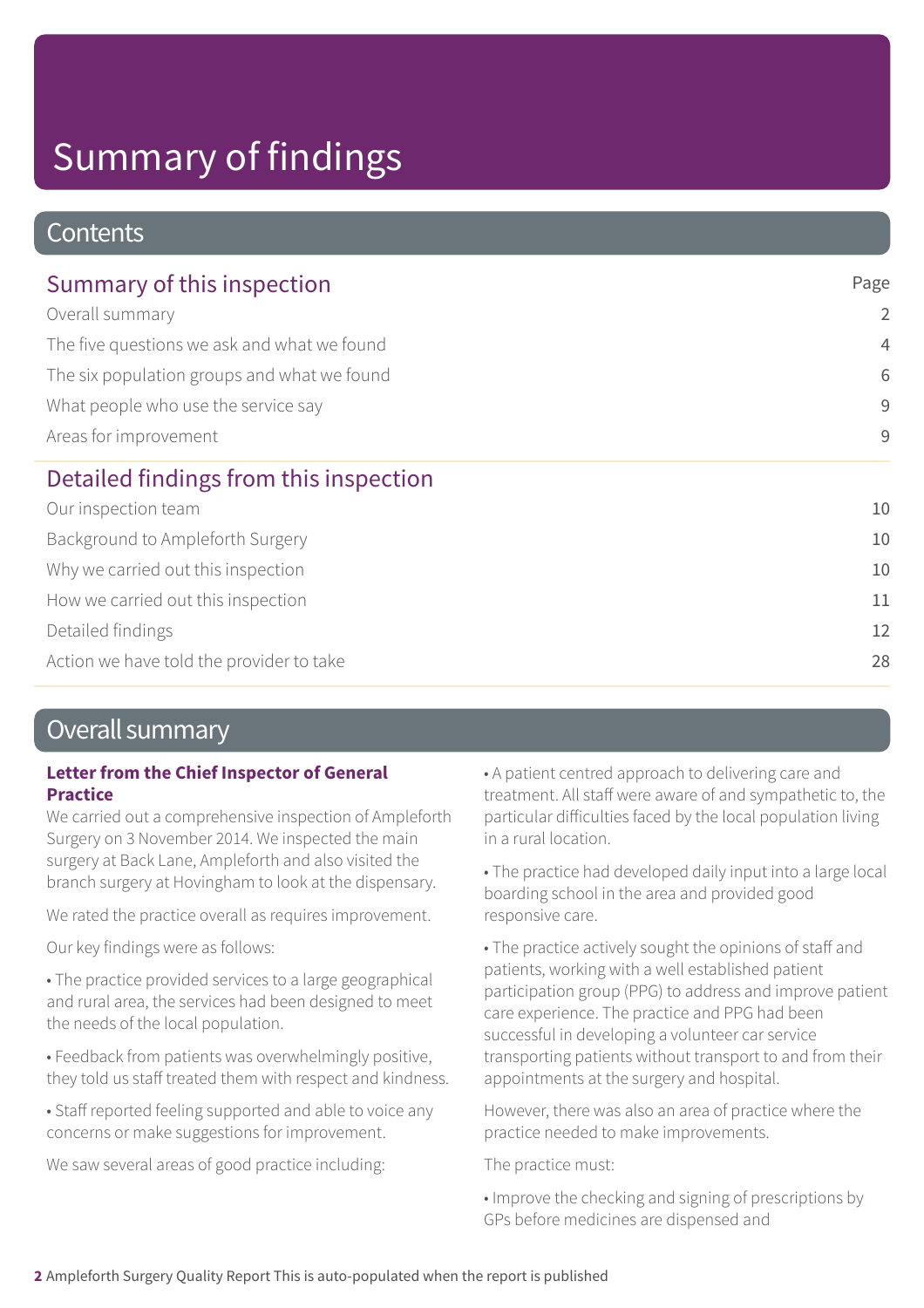# Summary of findings

issued to patients. They must also improve arrangements for checking the expiry dates of medicines to ensure they are safe to use.

Professor Steve Field CBE FRCP FFPH FRCGP

Chief Inspector of General Practice

**Professor Steve Field (CBE FRCP FFPH FRCGP)** Chief Inspector of General Practice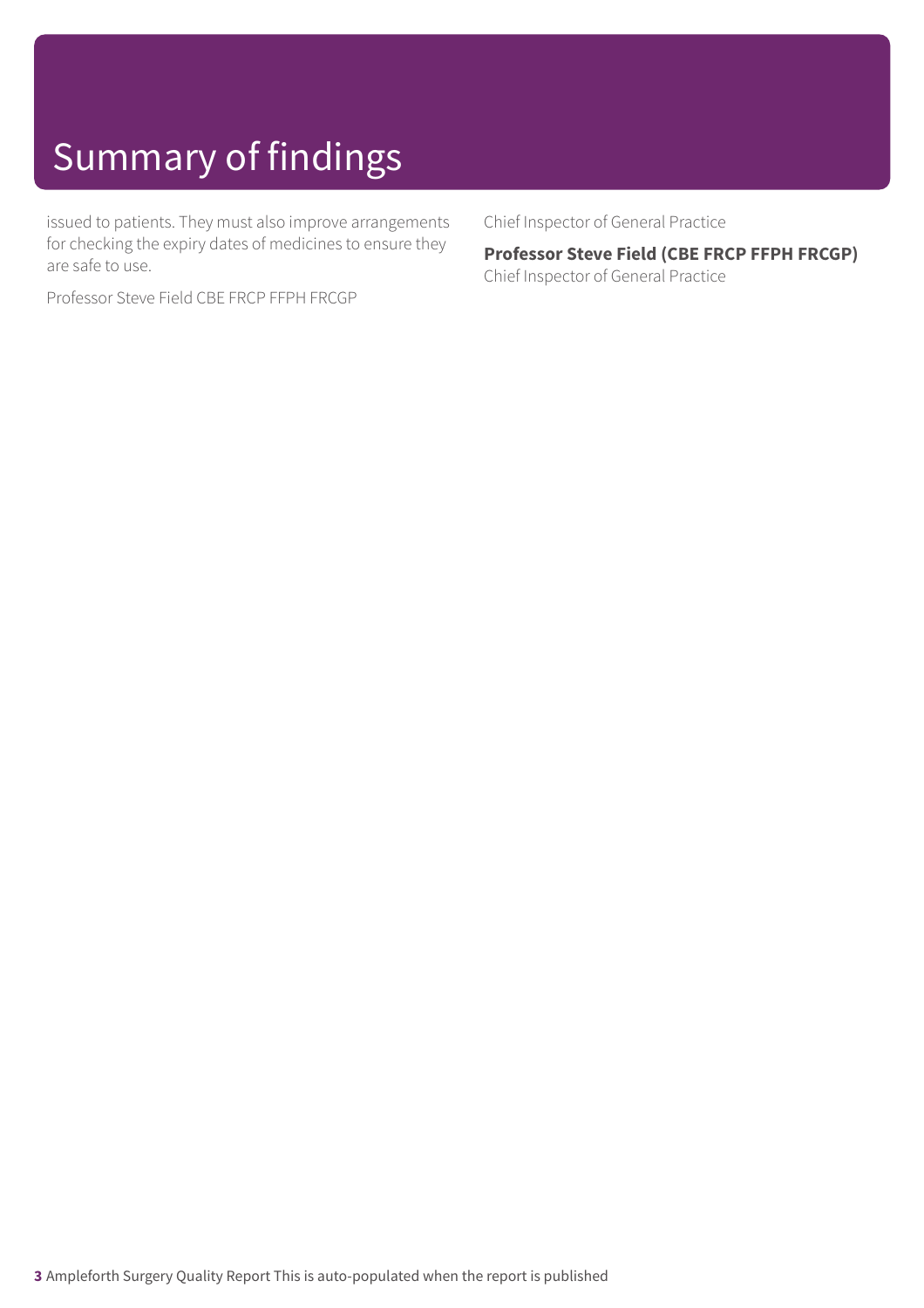### The five questions we ask and what we found We always ask the following five questions of services. **Are services safe?** The practice is rated as requires improvement for safe as there are areas where improvements should be made. Staff understood their responsibilities to raise concerns, and report incidents and near misses. Processes were in place to address any identified risks. We identified a concern regarding the supply of some medicines. Repeat prescriptions were not checked and signed by the GP before medicines are dispensed and issued to patients. **Requires improvement ––– Are services effective?** The practice is rated as good for effective. Data showed patient outcomes were at or above average for the locality. National Institute for Health and Care Excellence (NICE) guidance is referenced and used routinely. Patients' needs were assessed and care planned and delivered in line with current legislation. This includes assessment of capacity and the promotion of good health. Staff received training appropriate to their roles and further training needs had been identified and planned. However we saw that some training updates were overdue, the practice had identified these and we saw arrangements in place for further training. We saw that staff appraisals were undertaken although some appraisals were overdue. We saw evidence of good multidisciplinary working. **Good ––– Are services caring?** The practice is rated as good for caring. Data showed patients rated the practice higher than others for several aspects of care. All of the patients we spoke with said they were treated with compassion, dignity and respect and they were involved in care and treatment decisions. Accessible information was provided to help patients understand the care available to them. We also saw that staff treated patients with kindness and respect. **Good ––– Are services responsive to people's needs?** The practice is rated as good for responsive. The practice reviewed the needs of their local population and engaged with the NHS Local Area Team (LAT) and Clinical Commissioning Group (CCG) to secure service improvements where these were identified. Patients reported good access to the practice and access to a named GP. We saw evidence of continuity of care, with urgent appointments available the same day. The practice was well equipped to treat patients and meet their needs. There was an accessible complaints **Good –––**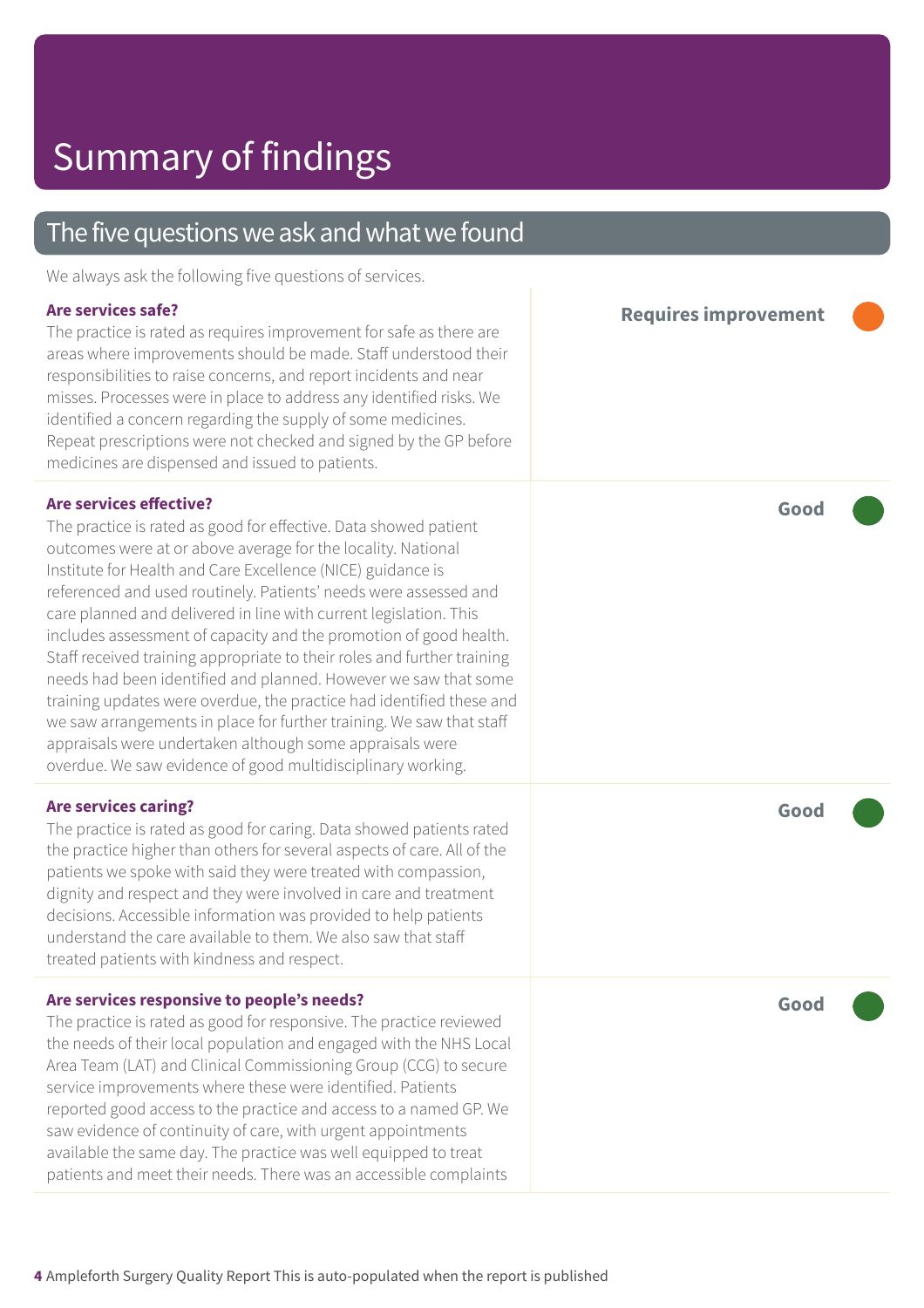## Summary of findings

process with evidence demonstrating that the practice responded quickly to issues raised. We saw that improvements could be made to formalise the sharing, and reviewing from complaints with staff and other stakeholders.

#### **Are services well-led?**

The practice is rated as good for well-led. The practice had a vision to improve and develop the practice, however this had not been fully documented. Staff were clear about the vision and their responsibilities in relation to this. There was a clear leadership structure, with heads of department identified and staff felt supported by management. The practice had a number of policies and procedures to govern activity some of which were in the process of being agreed and developed. There were systems in place to monitor and improve quality and identify risk. The practice proactively sought feedback from staff and patients and this had been acted upon. The practice had an active patient participation group (PPG) who were fully engaged with the practice and local community.

**Good –––**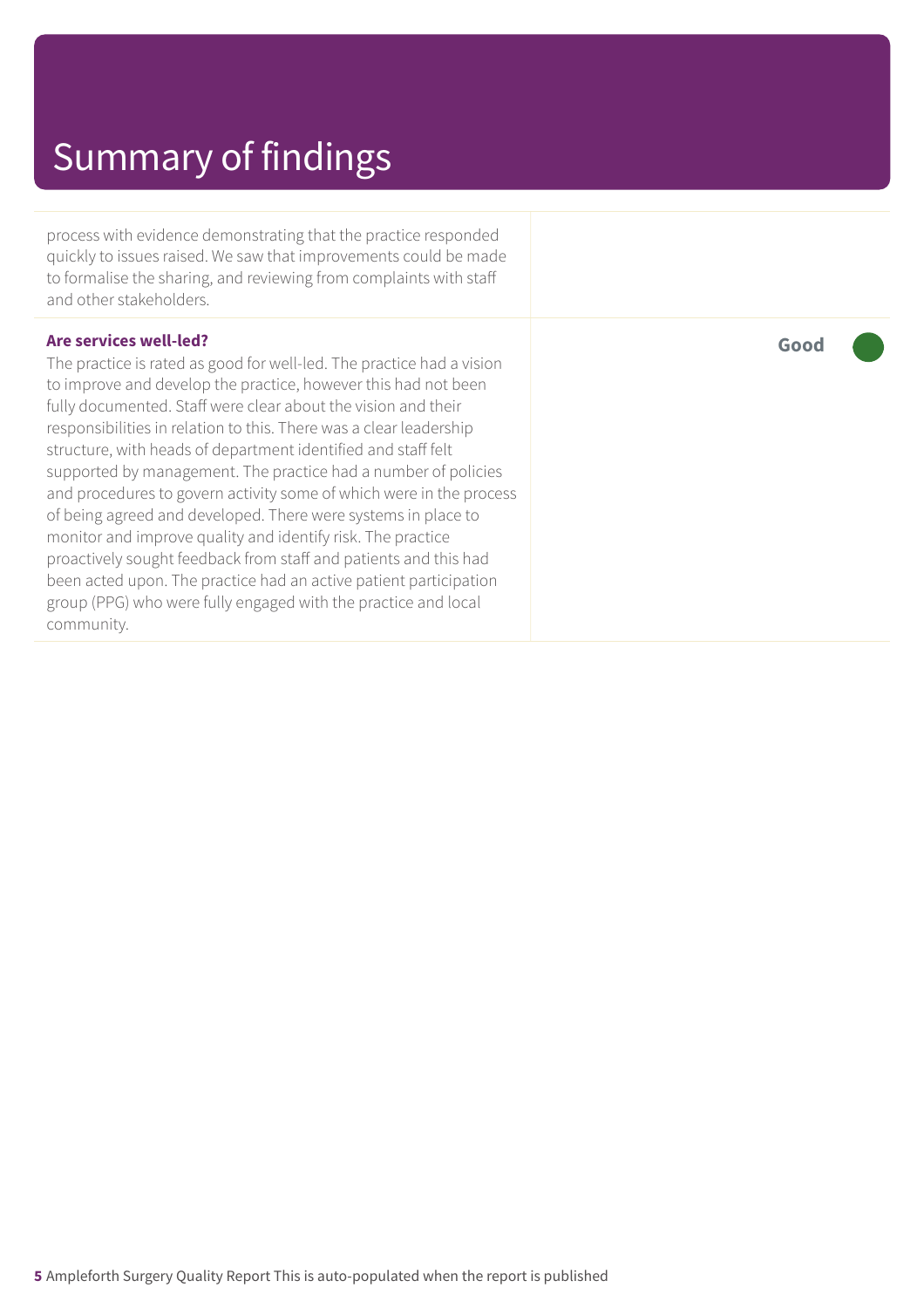### The six population groups and what we found

We always inspect the quality of care for these six population groups.

#### **Older people**

The practice is rated as outstanding for the care of older people. Nationally reported data showed the practice had good outcomes for conditions commonly found amongst older people. The practice offered proactive, personalised care to meet the needs of the older people in its population and had a range of services, for example to treat and manage long term conditions and end of life care. The practice was responsive to the needs of older people, including offering home visits and rapid access appointments for those with enhanced needs and home visits. All patients were contacted following discharge from hospital to ensure they were reviewed and any changes to their treatment responded to appropriately. A home delivery service for medication was available. The practice provided regular visiting clinics for the elderly monks and nuns into the local monastery and convent. The patient forum (PPG) were successful in obtaining funding to provide a local transport service for people who required transport assistance to and from appointments to the surgery and hospitals. The rural location of the practice meant that many older people were living in isolated areas with poor access to public transport. The practice worked with the local community to promote good health and improve access to services for older people. Each older patient had a named GP. District Nurses, and Palliative Care Nurses were involved in surgery meetings to ensure that care for patients at the end of their lives was co-ordinated.

#### **People with long term conditions**

The practice is rated as good for the population group of people with long term conditions. Emergency processes were in place and referrals made for patients in this group that had a sudden deterioration in health. When needed longer appointments and home visits were available. All these patients had a named GP and structured annual reviews and recalls to check their health and medication needs were being met. Access to chronic disease clinics was flexible to suit the needs of this population group. The practice also operated opportunistic screening to ensure patients received regular screening. The practice arranged more frequent reviews for those patients whose condition became unstable.

### **Families, children and young people**

The practice is rated as outstanding for the population group of families, children and young people. The practice have a population well above the national average for young people due to the local college and schools which provide boarding for students. The

**Outstanding –**



**Outstanding –**

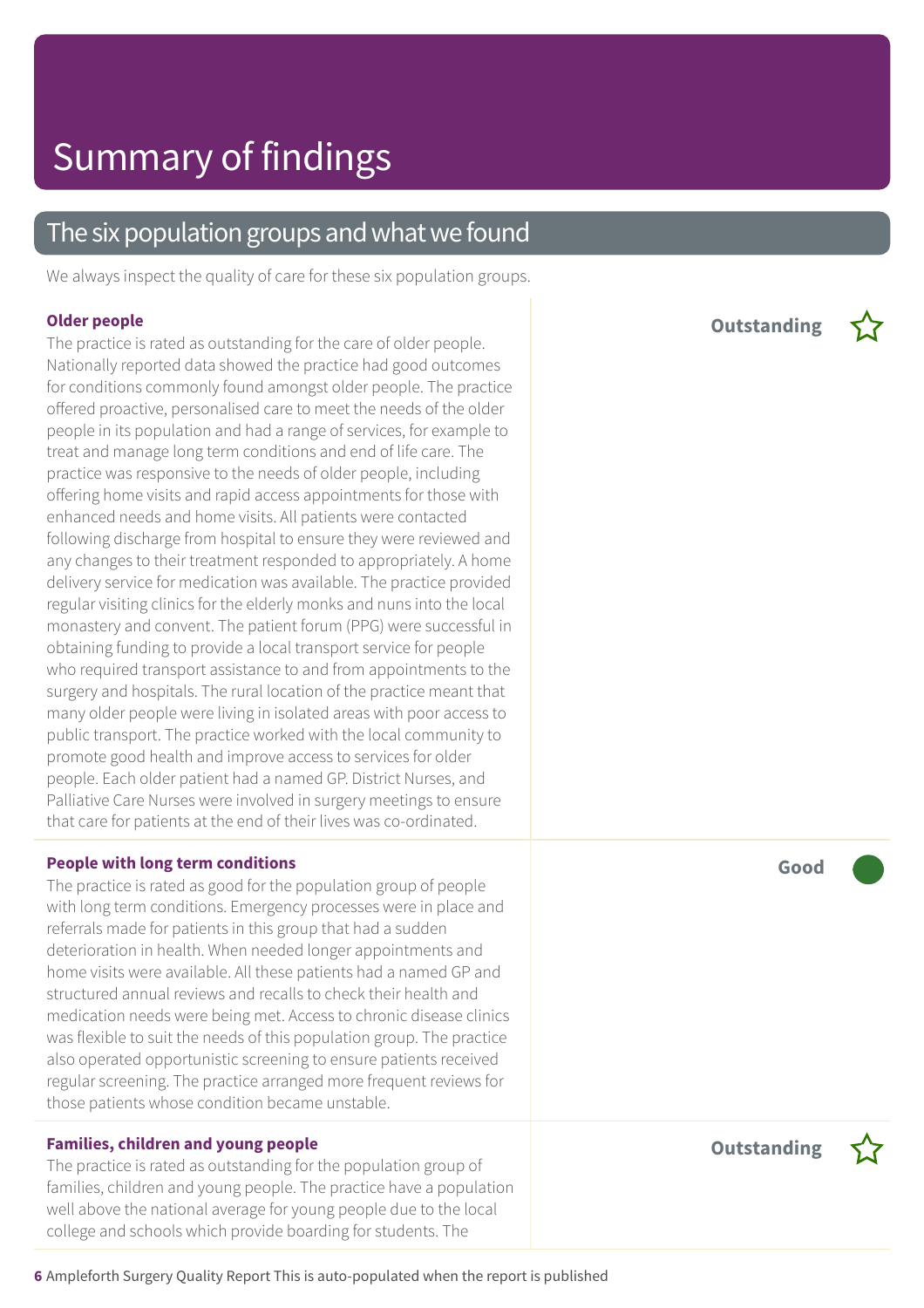## Summary of findings

practice provides daily clinics at the college and weekly clinics at the preparatory school. There are robust processes in place for the monitoring of children and young people who had a high number of A&E attendances. Immunisation rates were good for all standard childhood immunisations and staff could identify the reason for any exceptions.

Same day appointments were available outside of school hours and the premises were suitable for children and babies. We were provided with good examples of joint working with midwives, health visitors and school nurses. Emergency processes were in place and referrals made for children and pregnant women who had a sudden deterioration in health.

### **Working age people (including those recently retired and students)**

The practice is rated as good for the population group of working-age people (including those recently retired and students). The needs of the working age population, those recently retired and students had been identified and the practice had adjusted the services it offered to ensure these were accessible, flexible and offer continuity of care. The practice was proactive in offering online services as well as a full range of health promotion and screening which reflects the needs for this age group.

### **People whose circumstances may make them vulnerable**

The practice is rated as good for the population group of people whose circumstances may make them vulnerable. The practice held a register of patients living in vulnerable circumstances, for example those with learning disabilities and was aware of these patients. The practice had carried out annual health checks for people with learning disabilities and patients had received follow-up appointments when required. The staff were aware of how to sign-post vulnerable patients to various support groups and third sector organisations. Staff knew how to recognise signs of abuse in vulnerable adults and children. Staff were aware of their responsibilities regarding information sharing, documentation of safeguarding concerns and how to contact relevant agencies in and out of hours.

#### **People experiencing poor mental health (including people with dementia)**

The practice is rated as good for the population group of people experiencing poor mental health. Patients experiencing poor mental health had received an annual physical health check and review of medicines. The practice could access community mental health support services, and there were good links with the primary care

**Good –––**

**Good –––**

**Good –––**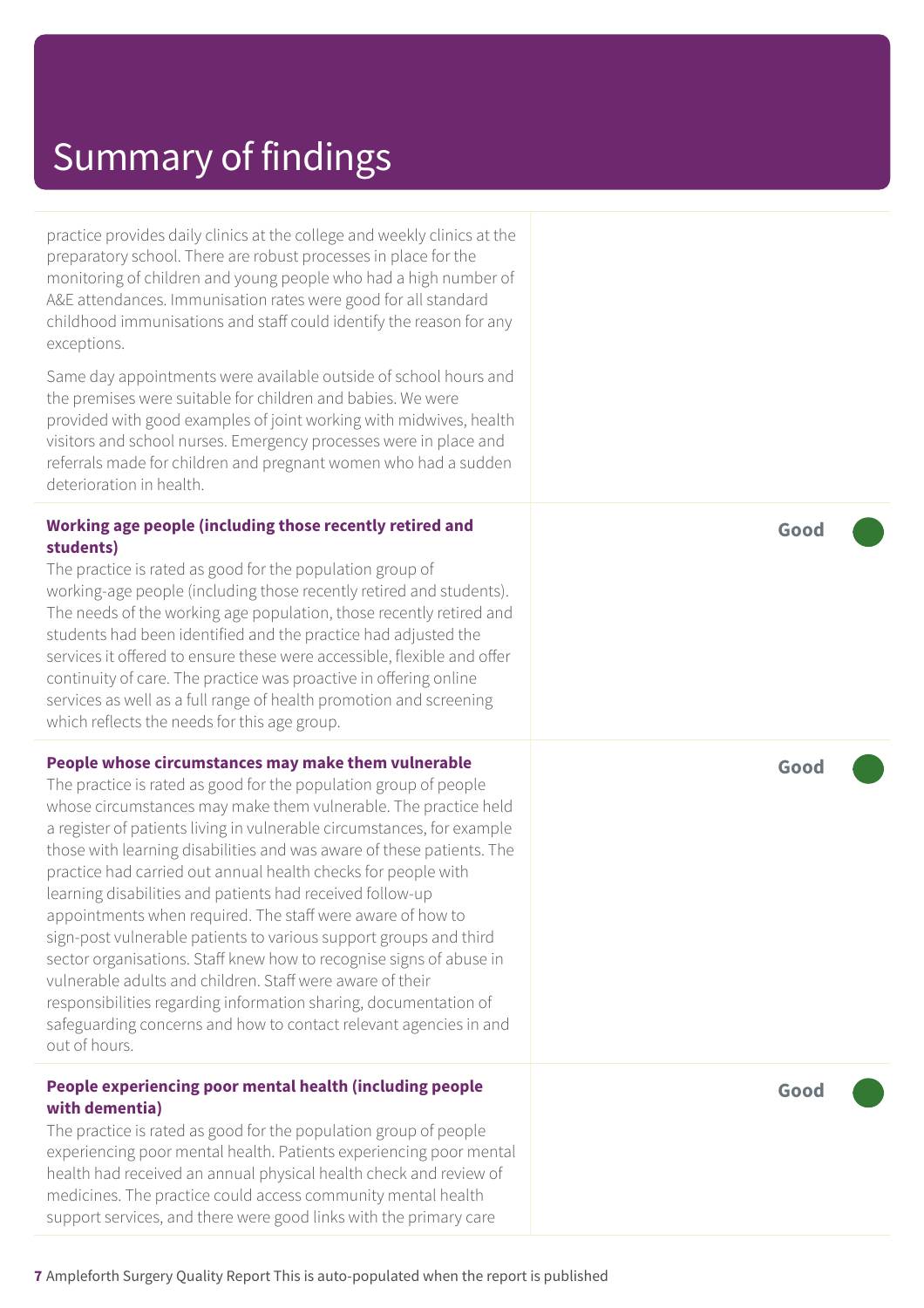## Summary of findings

mental health worker who visited the practice. The staff were familiar with the multi-agency support services available in the local area for patients experiencing poor mental health and were able to sign post patients.

The practice had a system in place to provide a joint visit with the community psychiatric nurse for patients. The practice were proactive in following up patients who failed to attend the practice for treatment and those who failed to attend hospital appointments.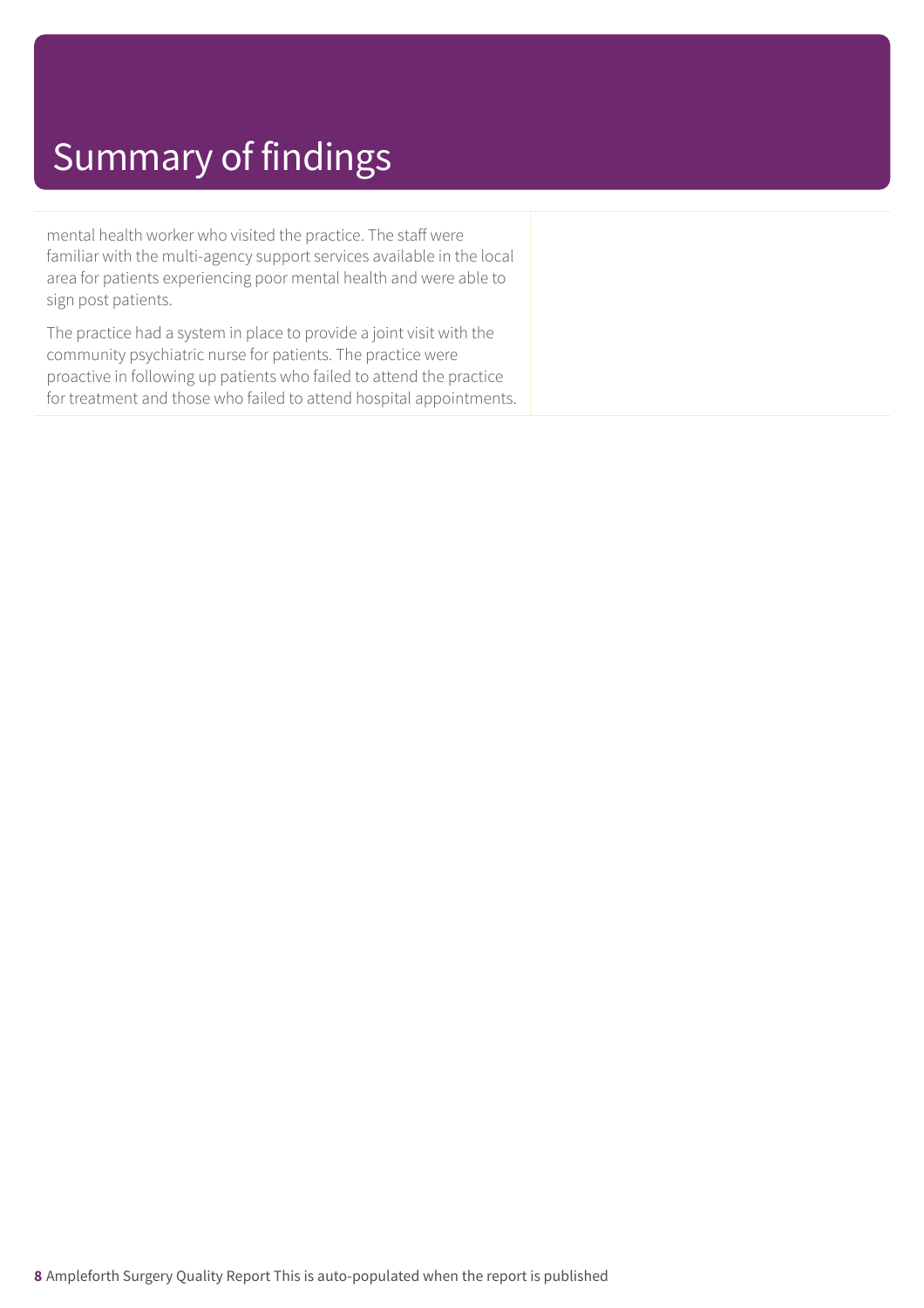### What people who use the service say

We received 26 completed CQC comment cards from patients and spoke with four patients who were using the service on the day of inspection. We also spoke with four members of the patient participation group (PPG) known as the patient's forum. The patients and members were extremely complimentary about the service. They told us they found the staff to be caring, supportive, and responsive. They told us the staff provided them with a consistently high level of care.

We saw that a patient survey had been completed in the practice in 2013 and a further PPG survey in 2014. The responses to the questionnaire were all positive. The percentage of patients rating their ability to get through to the practice on the phone as very easy was 97.3%, and 86.9 % rated the experience of making the appointment as good to very good. The percentage of patients rating their practice as good or very good was 94% and 100% stated they would recommend their GP surgery. Patients we spoke with commented that they felt supported, listened to by staff and not rushed during their

consultation time with the GP or nurse. We saw that the practice website provided further information about the questionnaire and patients comments and suggestions to improve the service.

The practice had established a positive and proactive (PPG). The group held regular meetings and the minutes of these meetings were made available to patients and staff. The PPG had been responsible for a range of initiatives and improvements. An example of these were improved patient parking, handrails outside the building and the provision of raised chairs in the practice waiting area for those people with mobility problems.

We found that the practice valued the views of patients and saw that following feedback from surveys and the patient participation group, changes were made in the practice. We saw that the practice also produced information detailing how they had responded to comments and suggestions received.

### Areas forimprovement

### **Action the service MUST take to improve**

Prescriptions must be checked and signed by GPs before medicines are dispensed and issued to patients.

The expiry dates of medicines should be checked to ensure they are safe to use.

### **Action the service SHOULD take to improve**

Emergency equipment should be regularly checked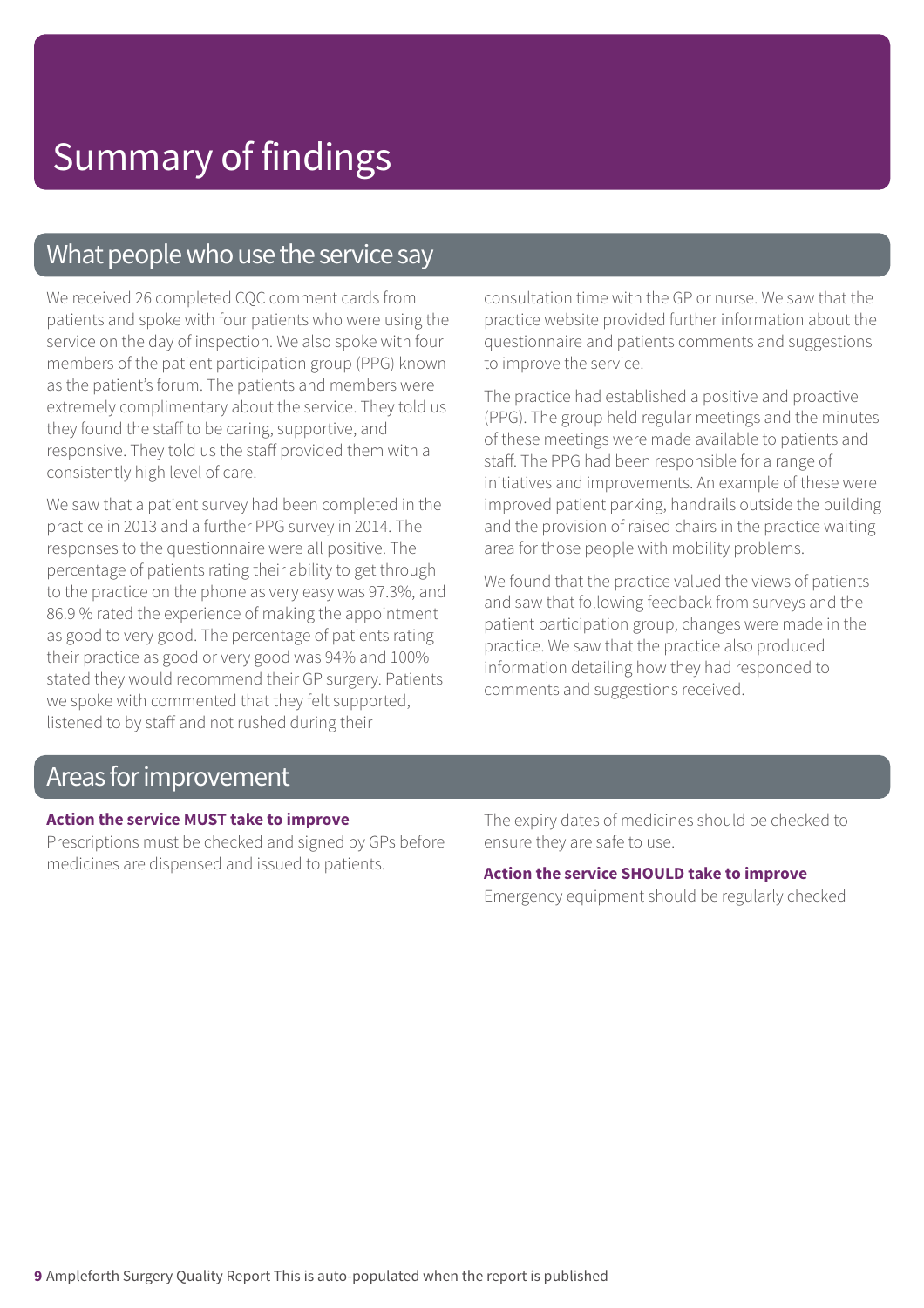

# Ampleforth Surgery **Detailed findings**

## Our inspection team

### **Our inspection team was led by:**

Our inspection team was led by a CQC Lead Inspector. The team included a GP, CQC pharmacy inspector and a specialist practice manager.

## **Background to Ampleforth Surgery**

The Ampleforth practice is situated in Ampleforth village, and provides primary medical care services, including access to GPs, minor surgery, family planning, and ante and post natal care, to patients living in Ampleforth, Hovingham and the surrounding villages. The practice provides services to 4000 patients of all ages and is set within a rural community. There is a branch surgery at Hovingham. We visited the main surgery and branch surgery dispensary as part of the inspection.

The practice also provides a daily clinic at the local boarding school/ college. The practice has a large number of young people who are boarders at the college and preparatory school this means the practice population of children up to the age of eighteen years is above the national average.

The practice provides a placement for medical students as part of their undergraduate medical training.

The Ampleforth practice is located in a single storey building and has a number of parking spaces on site, including spaces near the main entrance for those patient's with mobility problems. There are disabled toilets and baby changing facilities available.

The practice does not provide out of hours services for their patients. When the practice is closed patients access 111 and for medical emergencies they contact 999. Information for patients requiring urgent medical attention out of hours is available in the waiting area and on the practice website.

The practice has three GP partners, two female and one male. They also employ a salaried GP, an advanced nurse practitioner and two practices nurses.

The surgery is open 8.30 am - 6.00 pm Monday to Friday, with extended hours on a Monday and Wednesday evening. On the first and third Saturday in the month the practice is open between 8 am and 11 am. The practice provides pre bookable and same day appointments throughout the week. Patients can book appointments face to face, by the telephone or online. The practice treats patients of all ages and provides a range of medical services.

## Why we carried out this inspection

We inspected this service as part of our new comprehensive inspection programme.

We carried out a comprehensive inspection of this service under Section 60 of the Health and Social Care Act 2008 as part of our regulatory functions. This inspection was planned to check whether the provider is meeting the legal requirements and regulations associated with the Health and Social Care Act 2008, to look at the overall quality of the service, and to provide a rating for the service under the Care Act 2014.

Please note that when referring to information throughout this report, for example any reference to the Quality and Outcomes Framework data, this relates to the most recent information available to the CQC at that time.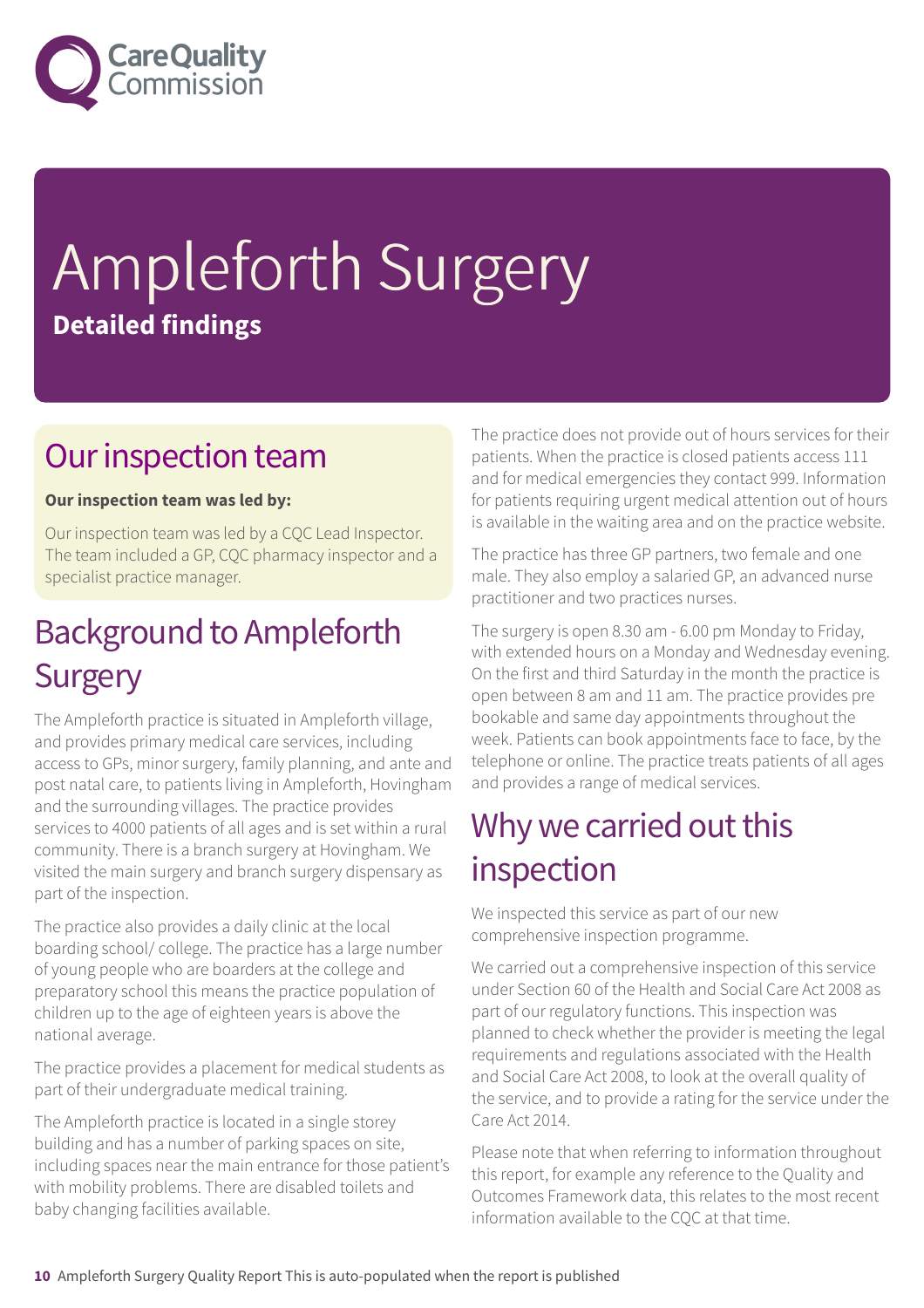# Detailed findings

## How we carried out this inspection

To get to the heart of patients' experiences of care, we always ask the following five questions of every service and provider:

- Is it safe?
- Is it effective?
- Is it caring?
- Is it responsive to patient's needs?
- Is it well-led?

We also looked at how well services are provided for specific groups of people and what good care looks like for them. The population groups are:

- Older people
- People with long-term conditions
- Mothers, babies, children and young people
- The working-age population and those recently retired
- People in vulnerable circumstances who may have poor access to primary care
- People experiencing poor mental health

Before visiting, we reviewed a range of information we held about the service and asked other organisations to share what they knew about the service. We reviewed policies, procedures and other information the practice provided before and during the inspection. We carried out an announced visit on 3 November 2014.

During our visit we spoke with a range of staff including two GPs, an advanced nurse practitioner, the practice manager, four dispensary staff, and three administration staff. We also spoke with four patients and four members of the PPG registered with the practice. We observed staff interactions in the reception area. We also reviewed 26 CQC comment cards where patients shared their views and experiences of the service.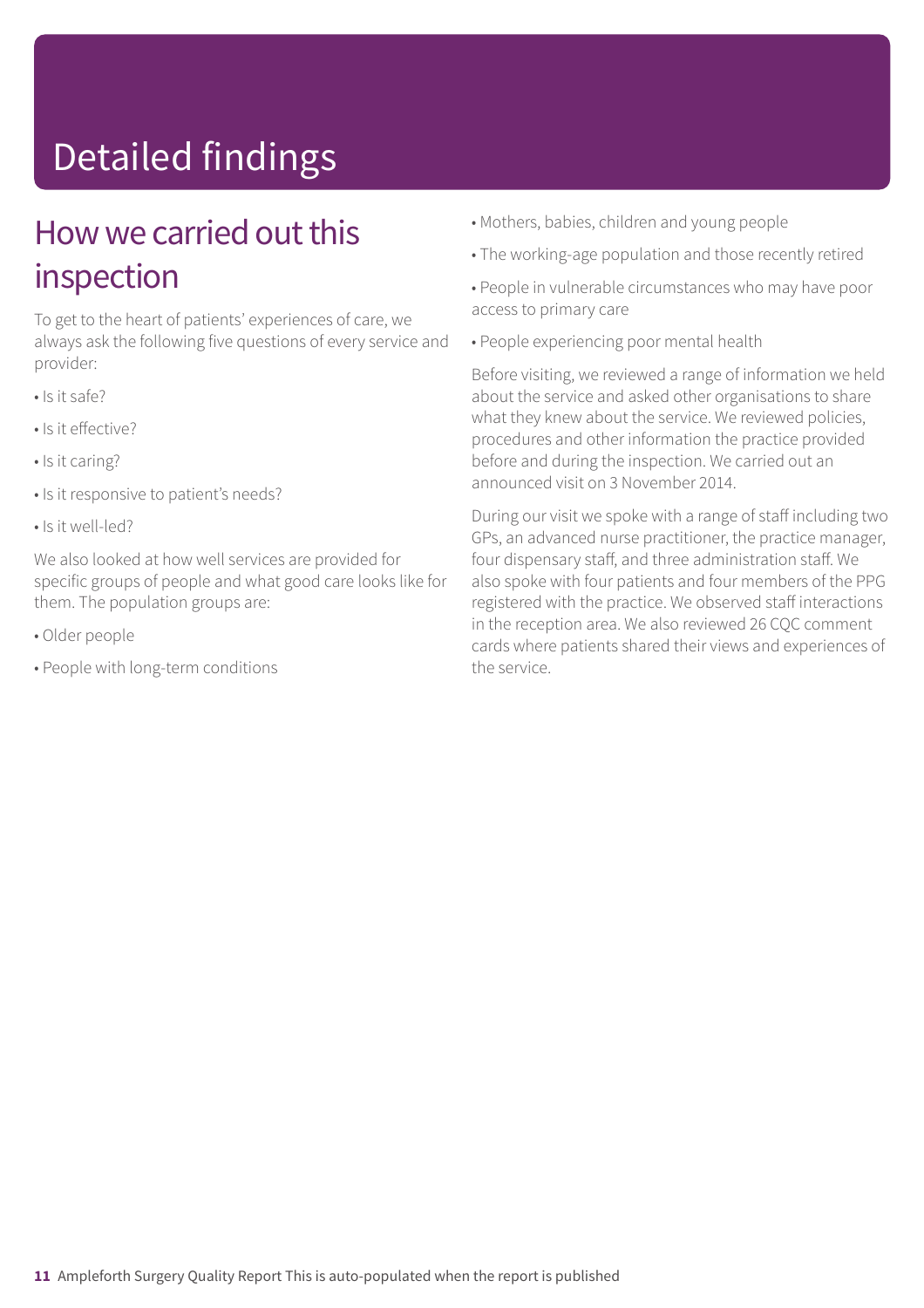## **Our findings**

### **Safe track record**

The practice used a range of information to identify risks and improve quality in relation to patient safety. For example, reported incidents, and national patient safety alerts, as well as comments and complaints received from patients. Staff we spoke with were aware of their responsibilities to raise concerns, and how to report incidents and near misses. The staff told us that they were kept informed and alerted about incidents and concerns within the practice. We reviewed minutes of meetings and saw evidence that these were discussed. This showed the practice had managed and maintained safety in the practice.

**Learning and improvement from safety incidents**

The practice had a system in place for reporting, recording and monitoring significant events, incidents and accidents. Records were kept of significant events that had occurred and these were made available to us. At the monthly meetings we saw a review of actions relating to risk management, compliments and complaints. We were told by one clinician that there were standing items on the agenda each month but no detailed process for addressing these items had been developed. The example provided was that complaints were discussed but not always recorded at the monthly clinical meeting. We saw evidence that internal investigations were conducted when any incidents occurred and staff confirmed that investigations were undertaken and changes made to prevent them happening again.

The practice had recently developed the role of head of department for each area in the practice areas to improve communication and identified areas of responsibilities. Examples of these were nursing, dispensary and reception staff. There were weekly meetings with the practice manager and head of department where any concerns were briefed and actions agreed. There was evidence that appropriate learning had taken place and that the findings were disseminated to relevant staff.

We reviewed nine significant event audits (SEAs) undertaken in 2014 and saw records were completed. We saw that the practice used a template to record these. The information recorded included the department and staff involved in reviewing the SEA. The meeting date of when the SEAs were discussed was not always recorded. We also saw that the named people responsible for reviewing any actions developed following review were not recorded. This meant it was difficult to establish if all actions had been successful in preventing further occurrences. We saw in one incident the answer machine had not been switched on when the practice had been closed. Following this the heads of department had introduced check lists for staff to follow at the beginning and end of each shift.

National patient safety alerts were disseminated by the internet to practice staff. Staff we spoke with were able to give examples of recent alerts relevant to the care they were responsible for. We saw evidence that alerts were discussed at the staff meetings. This ensured all were aware and what action needed to be taken.

### **Reliable safety systems and processes including safeguarding**

The practice had systems to manage and review risks to vulnerable children, young people and adults. Practice training records made available to us showed that all staff had received relevant role specific training on safeguarding. We asked members of medical, nursing and administrative staff about their most recent training. We also saw that staff had undertaken further training. For example one of the GPs had completed a course which would assist them in recognising the signs of grooming of children and vulnerable adults. Staff confirmed they received training and knew how to recognise signs of abuse in older people, vulnerable adults and children. They were also aware of their responsibilities regarding information sharing, documentation of safeguarding concerns and how to contact the relevant agencies in and out of hours.

The practice had a dedicated GP appointed as the lead in the safeguarding of vulnerable adults and children. We were unable to speak with the lead on the day of inspection. All staff we spoke with were aware who the lead was and who to speak to in the practice if they had a safeguarding concern.

There were systems to highlight vulnerable patients on the practice's electronic records. This included information so staff were aware of any relevant issues when patients attended appointments; for example children subject to child protection plans.

A chaperone policy was in place. We saw that there was a poster in the reception area however it was not placed to ensure all patients using the waiting room would be aware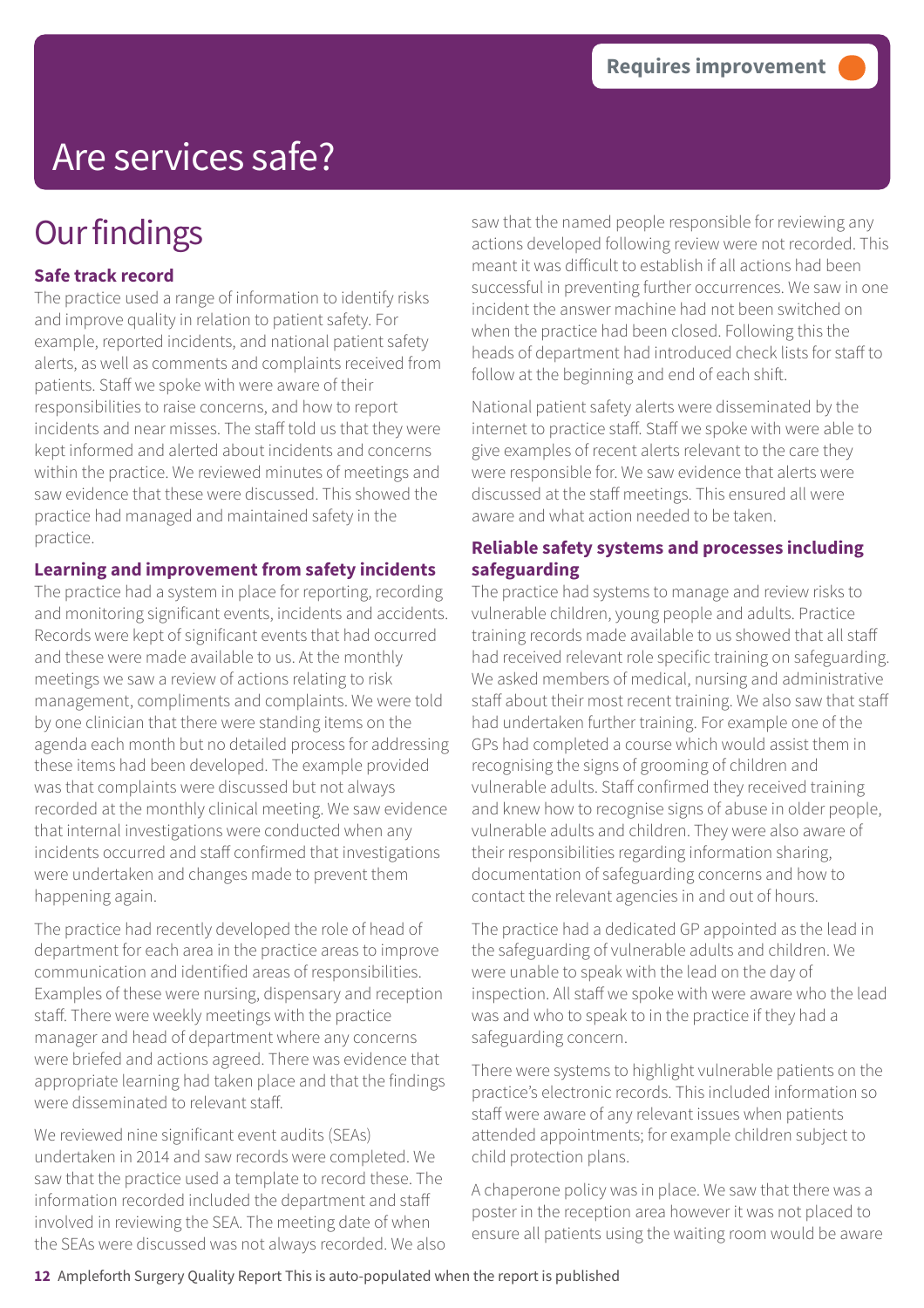of this. Chaperone training had been undertaken by all nursing staff. This duty was usually undertaken by the nursing staff in the practice. When clinical staff visited the boarding schools chaperones were provided by the college and school matron.

Patient's individual records were written and managed in a way to help ensure safety. Records were kept on an electronic system which collated all communications about the patient including scanned copies of communications from hospitals. The practice was able to access patient's records when visiting one of the boarding schools by having access to the practice electronic system. The other school did not have electronic access and notes needed to be transported.

The practice was able to identify families, children, and young people living at risk or in disadvantaged circumstances, and looked after children (under care of Local Authority). National data showed the practice had a low level of deprivation in the area. The health visitor and clinical staff confirmed they were able to identify and follow up children, young people and families.

There were systems in place for identifying children and young people with a high number of A&E attendances. Child protection case conferences and reviews were attended by staff where appropriate. We were told that children who persistently fail to attend appointments for childhood immunisations were followed up and discussed with the parents to understand the circumstances and reasons for this.

The practice had processes in place to identify vulnerable patients, those with long term conditions, older people and regularly the review patients' conditions and medication. There were processes to ensure requests for repeat prescribing were monitored by the GP's. The staff demonstrated a good knowledge of their practice population particularly frequent users of the service.

### **Medicines management**

Arrangements for managing medicines were checked at the main surgery and the branch surgery. Medicines were dispensed for patients who did not live near a pharmacy. Staff told us that people who were eligible had the choice of having their medicines dispensed at the surgery or their local pharmacy.

The practice had a safe system for reviewing hospital discharge and clinic letters. Where changes to medicines were recommended or made, these were highlighted promptly to GPs who made the necessary changes to patients' records.

The arrangements for the review of medicines for patients with long term conditions were checked. Regular medicines reviews are necessary to make sure that patients' medicines were up to date, relevant and safe. Staff said that the GPs and practice nurse were responsible for these reviews. The practice were co-ordinating reviews so that patients had one appointment to review all long term conditions. The practice nurse carried out reviews in the homes of people who could not attend the surgery.

There was no system in place to ensure that GPs checked and signed repeat prescriptions before the medicines were dispensed and issued to patients. Overall this meant that patients did not receive medicines safely because GPs did not have the opportunity to do a clinical check before they were dispensed.

Arrangements for managing medicines were checked at the surgery. Medicines were dispensed for patients who did not live near a pharmacy and this was appropriately managed. Staff showed us the standard operating procedures for managing medicines (these are written instructions about how to safely dispense medicines) and told us that these were currently being reviewed.

We observed medicines being dispensed and saw arrangements were in place to minimise dispensing errors. Medicine supplied to patients in error were recorded and reviewed to reduce the risk of errors being repeated.

We saw records showing all members of staff involved in the dispensing process had received appropriate training and had regular checks of their competence.

Vaccines were administered by nurses using directions that had been produced in line with legal requirements and national guidance. We saw up to date copies of directions and evidence that staff had received appropriate training to administer vaccines.

Staff told us that there were systems in place for monitoring the expiry dates of medicines. However we found out of date medicines in the emergency bag at the branch surgery. Records showed fridge temperature checks were carried out on the vaccine fridge which ensured this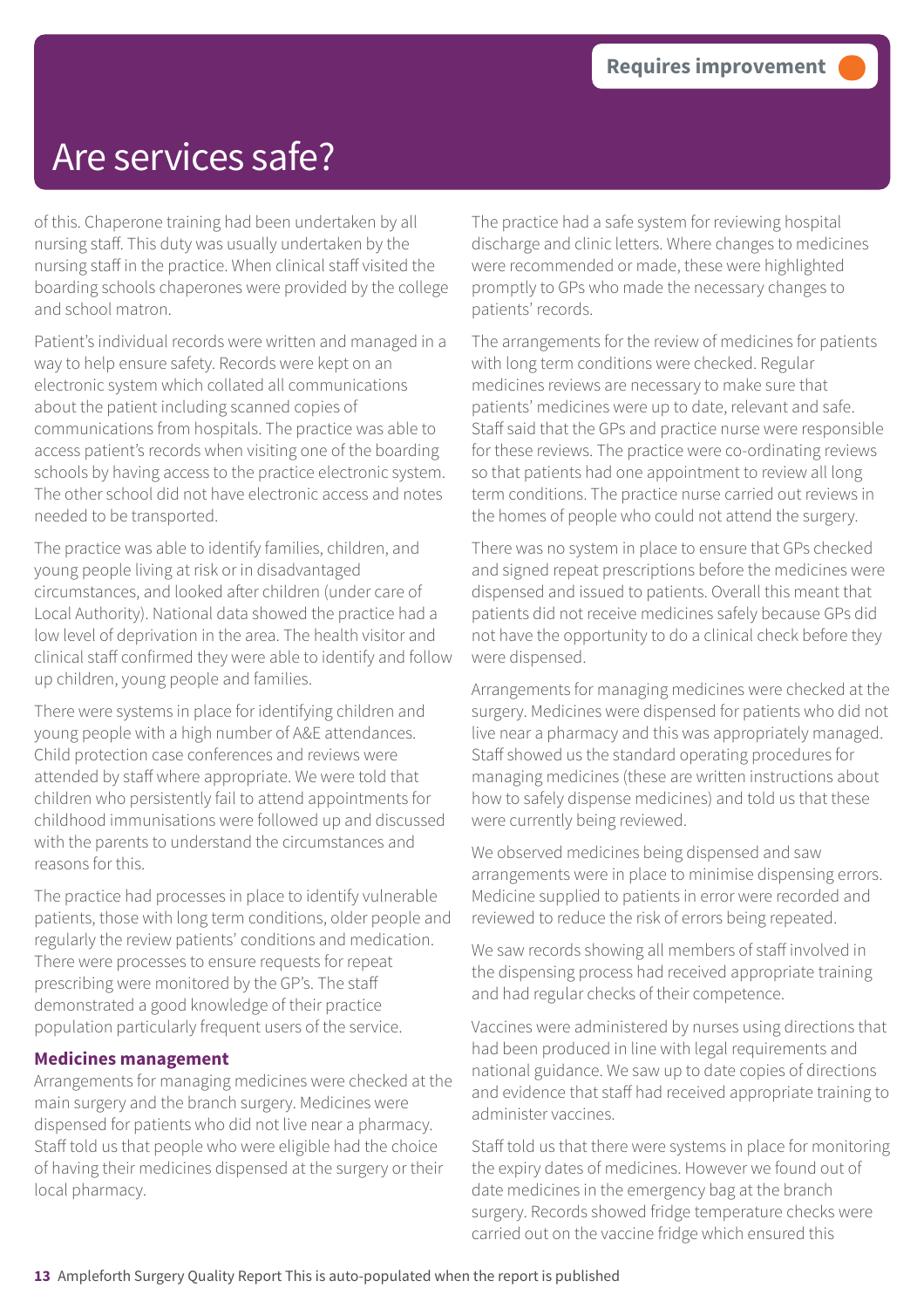medication was stored at the appropriate temperature. However no records were kept of room temperatures in the dispensaries to confirm that medicines were being stored at the correct temperatures.

We saw a system in place for managing national alerts about medicines such as safety issues. Records showed that the alerts were distributed by the medicines manager to dispensers who implemented the required actions as necessary to protect people from harm.

### **Cleanliness and infection control**

We observed the premises to be clean and tidy. We saw there were cleaning schedules in place. Patients we spoke with told us they always found the practice clean and had no concerns about cleanliness or infection control.

The practice had a lead person for infection control who had undertaken further training to enable them to provide advice on the practice infection control policy and carry out staff training. The staff we spoke with were aware of the importance of infection control. All staff received training about infection control specific to their role and thereafter annual updates. We saw evidence the lead had carried out audits and that actions were identified. The lead person had recently audited hand washing techniques of a nurse as part of their ongoing monitor of infection control and prevention (ICP). The outcome of the IPC monitoring was discussed at the heads of service and practice meetings.

An infection control policy and supporting procedures were available for staff to refer to, which enabled them to plan and implement control of infection measures. For example, personal protective equipment including disposable gloves, and aprons were available for staff to use and staff were able to describe how they would use these in order to comply with the practice's infection control policy.

The staff were able to describe how they would deal with a spillage of body fluid and needle stick injury. Hand washing sinks with liquid soap, hand gel and hand towel dispensers were available throughout the practice for example toilets, treatment and consulting rooms.

The practice had a policy for the management, testing and investigation of legionella (a bacterium found in the environment which can contaminate water systems in buildings). We saw records that confirmed the practice was carrying out regular checks in line with this policy in order to reduce the risk of infection to staff and patients.

### **Equipment**

Staff we spoke with told us they had sufficient equipment to enable them to carry out diagnostic examinations, assessments and treatments. They told us that all equipment was tested and maintained regularly and we saw equipment maintenance logs and other records that confirmed this. All portable electrical equipment was routinely tested and displayed stickers indicating the last testing date. A schedule of testing was in place and we saw evidence of calibration of relevant equipment; for example weighing scales and the fridge thermometer. The staff were aware of the importance of reporting any concerns about equipment.

### **Staffing and recruitment**

The practice had a recruitment policy that set out the standards to follow when recruiting clinical and non-clinical staff. We looked at the recruitment records for four members of staff. Three staff were employed by the practice following registration with CQC. The recruitment records we looked at contained evidence that appropriate recruitment checks had been undertaken for three members of staff prior to employment. For example, proof of identification, references, registration with the appropriate professional body and criminal records checks via the Disclosure and Barring Service (DBS). In one staff files we did not find details of recruitment checks other than professional registration and DBS checks in place. We spoke with the member of staff who had commenced employment following registration of the practice with the CQC. They told us that they had been invited to apply for the post, interviewed but were unsure if any records of their recruitment process had been taken.

We saw there was a rota system in place for all the different staffing groups to ensure there were enough staff on duty. The practice manager who had recently commenced this role told us they were currently reviewing future staffing levels. As part of the process they had identified busy times in the practice where more staff were required. An example of this was Mondays, Fridays and following bank holidays.

Staff told us there was enough staff to maintain the smooth running of the practice and there were always enough staff on duty to ensure patients were kept safe.

### **Monitoring safety and responding to risk**

The practice had systems, processes and policies in place to manage and monitor risks to patients, staff and visitors to the practice. These included annual and monthly checks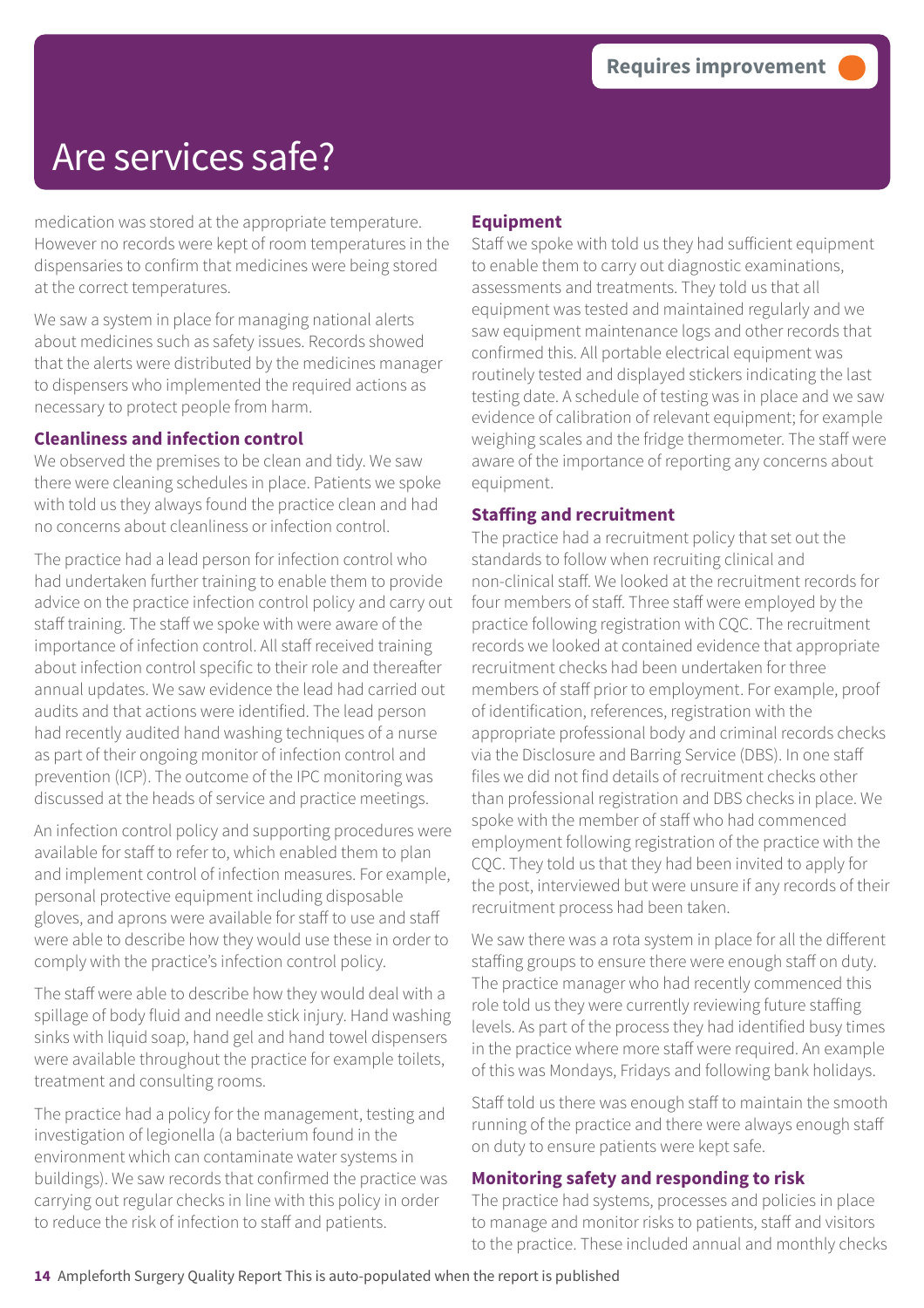of the building, the environment, medicines management and equipment. The staff received health and safety training. The practice were currently reviewing and updating the health and safety policy.

We saw that any risks were discussed at the regular meetings team meetings. For example we saw that privacy and confidentiality had been identified as a risk in the Ampleforth practice. The practice had developed plans to erect a partial wall between the reception hatch and the waiting area. The access to the building had also been identified as a potential risk and a hand rail had been positioned from the car park to the entrance.

We saw that staff were able to identify and respond to the changing risks to patients including deteriorating health and well-being or medical emergencies. For example the nurses described how they increased the frequency of reviews for patients where their long term condition became unstable or deteriorating.

We saw that for all patients with long term health conditions there were emergency processes in place to deal with their changing needs. Staff gave us examples of referrals to secondary care made for patients that had a sudden deterioration in health.

There were emergency processes in place for identifying acutely ill children and young people, and staff gave us examples of referrals and responses made. The practice had appropriate equipment in place to deal with medical emergencies in these patient groups.

The staff provided examples of how they responded to patients experiencing a mental health crisis, including supporting them to access emergency care and treatment. The practice told us they have good links with the primary care link worker. The community mental health worker visits the practice weekly.

The practice monitored repeat prescribing for people receiving medication for mental health needs and this was scheduled as part of their annual review.

### **Arrangements to deal with emergencies and major incidents**

The practice arrangements to manage emergencies were not robust. We saw records showing that not all staff had

received training in basic life support or undergone a timely update. The practice manager showed us evidence that this had been identified by the practice and training arranged in January 2015.

Emergency equipment was available including access to oxygen and an automated external defibrillator (used to attempt to restart a person's heart in an emergency). We saw that the practice had only a small oxygen cylinder without a gauge to establish how much oxygen there is in the cylinder and no back up supply. The practice is situating in a rural area some distance from hospitals and emergency services. All staff we spoke with knew the location of this equipment.

We saw that checks on emergency equipment were scheduled on a monthly basis. However we saw that this had not always occurred. We found a packet of defibrillator pads in one emergency pack out of date since January 2014. The staff were aware of this and had ordered more supplies. Staff had been briefed and knew to use the other defibrillator pack. However robust monitoring of these checks would have identified the out of date equipment immediately.

Emergency medicines were available and all staff knew of their location. Emergency medicines included those for the treatment of cardiac arrest, anaphylaxis and hypoglycaemia. The practice was located in a rural area and may be required at times to deal with a range of emergencies before a paramedic was able to attend. Processes were also in place to check emergency medicines were within their expiry date and suitable for use however we found some medicines at the branch surgery were out of date.

We did not find a business continuity or disaster recovery plan in place to deal with a range of emergencies that may impact on the daily operation of the practice. Risks would include power failure, adverse weather, unplanned sickness and access to the building. The practice were able to identify how they may deal with a situation but did not have written guidance which would include telephone numbers. We saw that the practice manager and team were currently working towards developing a robust up to date plan. The document also contained relevant contact details for staff to refer to. For example, contact details of a heating company to contact in the event of failure of the heating system.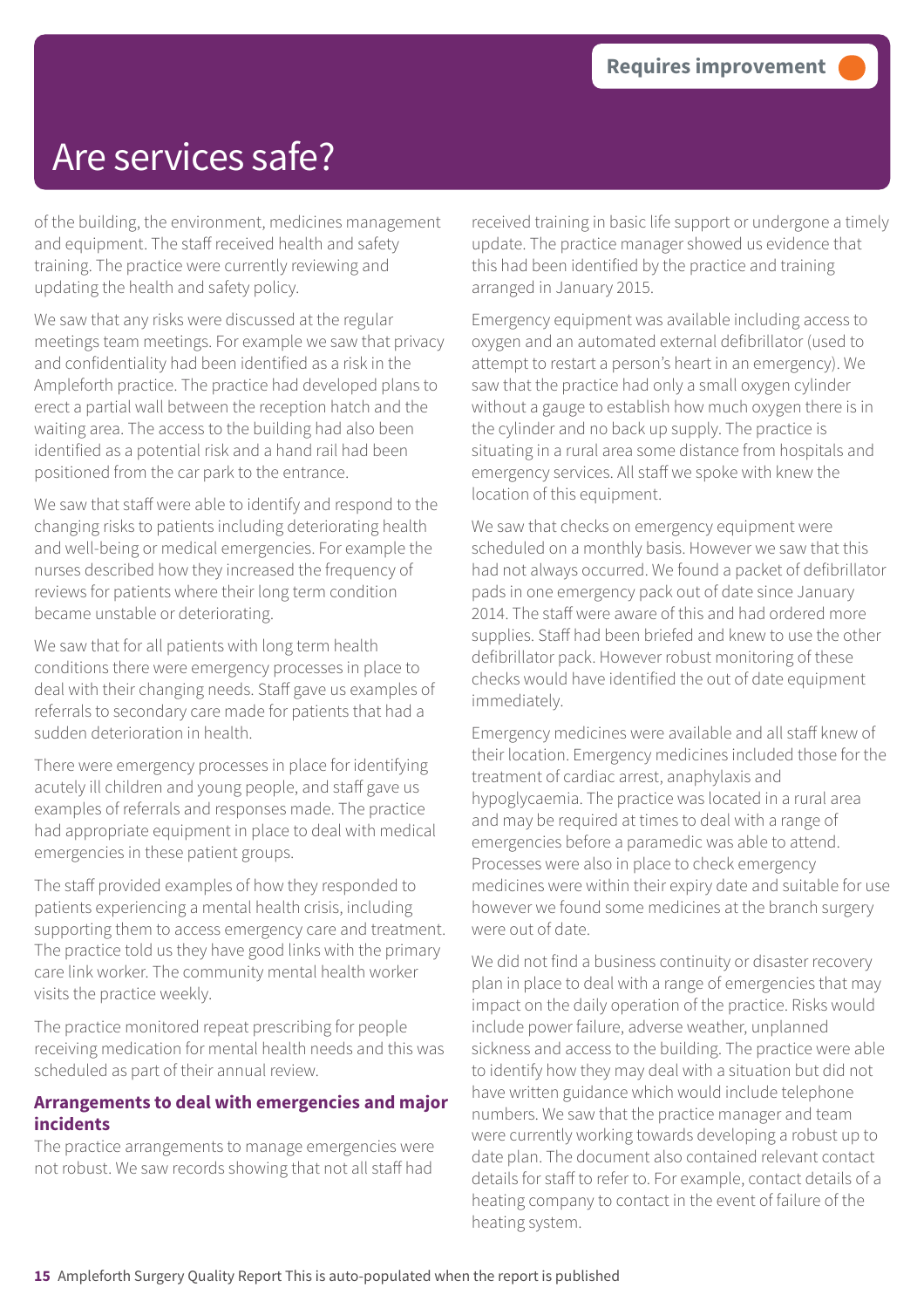A fire risk assessment had been undertaken that included actions required in maintaining fire safety. We saw records that showed staff were up to date with fire training and that regular fire drills were undertaken.

Risks associated with service and staffing changes (both planned and unplanned) were required to be included on the practice risk log. We saw an example of what action to take in the event of an epidemic, pandemic and major incident mitigating actions that had been put in place to manage this.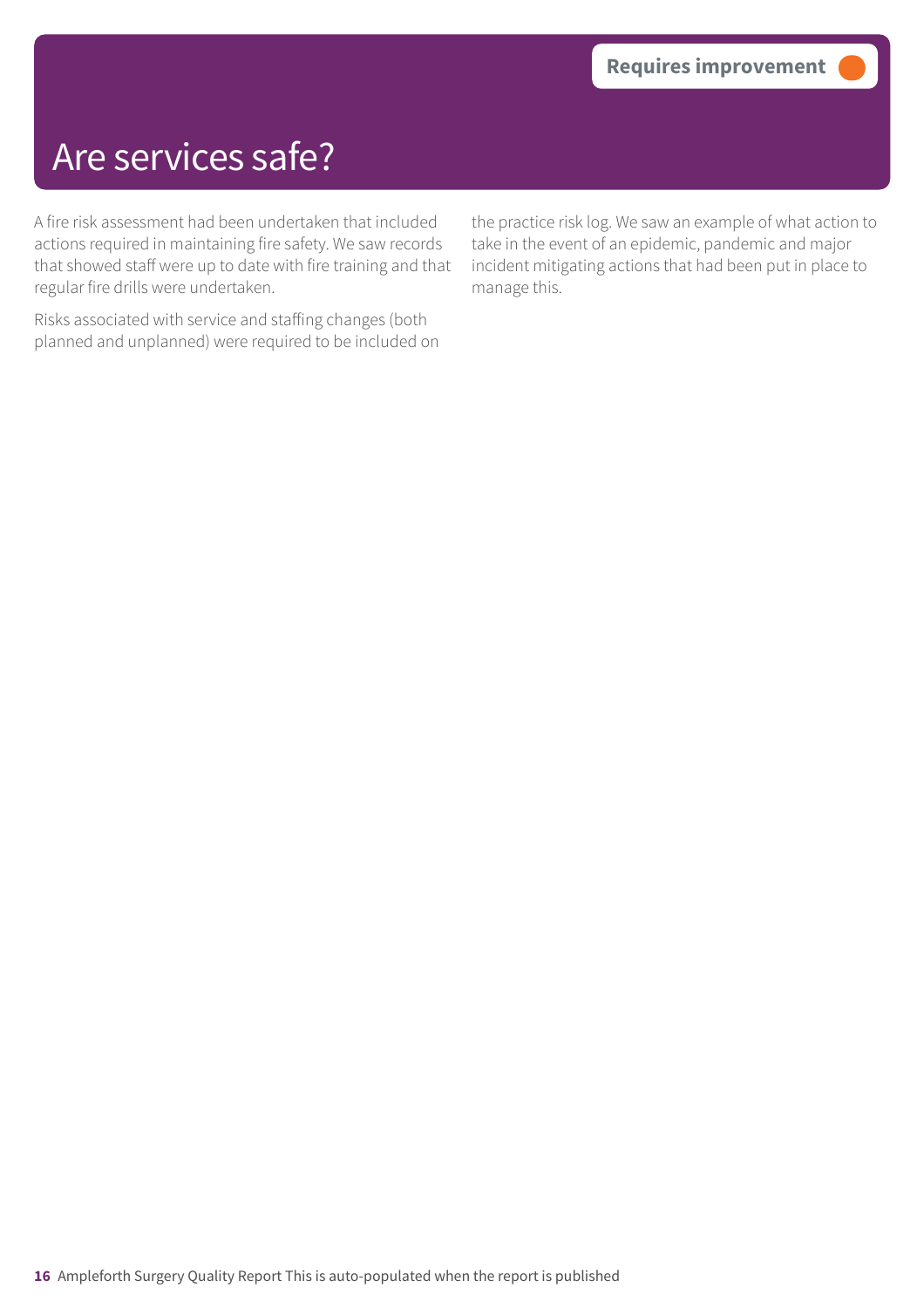# Are services effective?

(for example, treatment is effective)

## **Our findings**

### **Effective needs assessment**

The GPs and nursing staff we spoke with could clearly outline the rationale for their treatment approaches. They were familiar with current best practice guidance and accessing guidelines from the National Institute for Health and Care Excellence (NICE) and from local commissioners. The staff we spoke with ensured that each patient was given support to achieve the best health outcome for them in line with NICE guidelines. In addition to the practice software system, the practice recently purchased an information management system which will assist them in accessing, improving and storing information. Staff told us they had been undergoing training to enable them to use the system effectively.

The GPs, nurse practitioner and nurses told us they led in specialist clinical areas such as diabetes, heart disease and respiratory conditions. We saw that the clinical staff held expertise in the management of different long term conditions. They told us they provided support to each other in the management of patients and discussed new best practice guidance. We found the staff we spoke with knowledgeable. Three GPs had attended a GP update course recently and following this they had shared their learning at the clinic meetings with colleagues. The advanced nurse practitioner recently completed training in this role. The nurse told us currently she was undertaking a master's degree as part of the nurse practitioners course and continually shared learning with colleagues.

We saw evidence that the practice's performance for prescribing was regularly reviewed and this is comparable with the CCG. We saw the practice had a dedicated GP lead for medicines and the dispensary. We saw that the GP was also the CCG prescribing lead. The practice had a system in place to assess the quality of the dispensing process and had signed up to the Dispensing Services Quality Scheme. This rewarded practices for providing high quality services to patients from their dispensary.

The practice identified patients with complex needs who had or required multidisciplinary care plans and these were documented in their case notes. We saw that these had been discussed at the practice and multi-disciplinary meetings. The advanced nurse practitioner had completed care plans for these patients in their own home; we were told patients kept a copy of the plans.

We saw a process in place to review patients recently discharged from hospital and to ensure medication changes were also reviewed. The staff told us that they found delays in receiving discharge information from one hospital in their area. We were told the practice had addressed this with the hospital to improve the process and were continually monitoring this. We saw the practice continually reviewed and monitored patient's hospital admissions as part of a contract Directed Enhanced Services (DES). We saw evidence that these were discussed in the practice.

National data showed the practice was in line with referral rates to secondary and other community care service. All GPs we spoke with used national standards for the referral to secondary care and patients with suspected cancers were referred and seen within two weeks. We saw evidence that regular review of elective and urgent referrals were undertaken by the practice. The practice had a low level of patients attending Accident and Emergency (A&E). This was thought to be due to the geographical location being some distance from the local A&E departments.

We saw no evidence of discrimination when making care and treatment decisions. Interviews with GPs showed that the culture in the practice was that patients were referred on need and that age, sex and race was not taken into account in this decision making.

The practice did not use the Choose and Book system to refer patients to secondary care and this was currently being reviewed and a new system planned. The referrals were discussed with patients and letter drafted and sent to the appropriate service. A copy of the referral letter was always given to the patient. The practice started giving patients a copy of the letter 10 years ago as this ensured they were aware of the reason for referral, and evidence of the referral being sent. The patients we spoke with were positive about the process for referral and we saw no evidence of delays. The process had not been monitored or audited by the practice to identify any delays.

### **Management, monitoring and improving outcomes for people**

Staff from across the practice had key roles in the monitoring and improvement of outcomes for patients. These roles included data input, clinical review scheduling,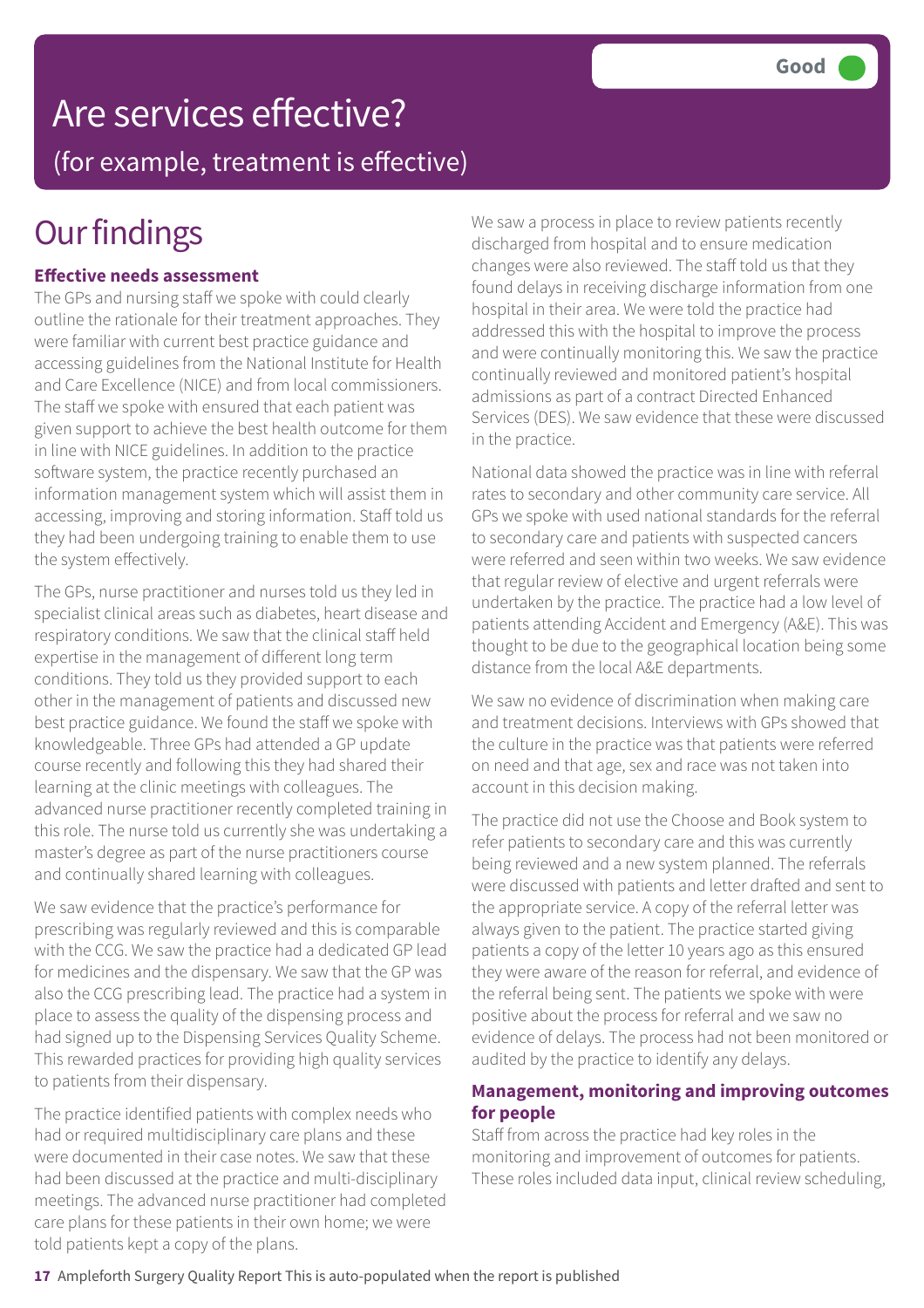child protection, alerts and medicines management. The information staff collected was collated by the practice management team and used to support the practice to carry out clinical audits and reviews.

The practice showed us three clinical audits that had been undertaken in 2013/14. Multiple cycles of these audits had been completed. Examples of these audits were consent for minor surgery, cost effective prescribing of the Combined Oral Contraceptive Pill and the prescribing of a specific medicine. We were shown another audit of chronic obstructive airways disease (COPD) that had been completed by an external company. The key data recorded indicated improvements in management of COPD. The practice had added no narrative to establish how this audit would be used and reviewed to improve patients care.

The GPs told us clinical audits were often linked to medicines management information, safety alerts or as a result of information from the quality and outcomes framework (QOF). In discussions with clinicians we were aware of previous audits undertaken in the practice and that clinicians were planning future audits. QOF is a national performance measurement tool. The practice also used the information they collected from the QOF and their performance against national screening programmes to monitor outcomes for patients. This practice was performing within the national and local average.

The team was making use of clinical audit tools, clinical supervision and staff meetings to assess the performance of clinical staff. Staff spoke positively about the culture in the practice around audit and quality improvement.

Staff regularly checked that patients receiving repeat prescriptions had been reviewed by the GP. They also checked that all routine health checks were completed for long-term conditions such as diabetes and the latest prescribing guidance was being used. We were shown evidence to confirm that following the receipt of an alert the GPs and medicines optimising manager reviewed the use of the medicine in question. The evidence we saw confirmed that the GPs had oversight and a good understanding of best treatment for each patient's needs.

The practice also participated in local benchmarking run by the CCG. This is a process of evaluating performance data from the practice and comparing it to similar surgeries in the area. This benchmarking data showed the practice had outcomes comparable to other services in the area.

### **Effective staffing**

Practice staffing included medical, nursing, dispensing, managerial and administrative staff. We reviewed staff training records and saw that all staff had attending mandatory courses such as health and safety and infection control. We saw the practice had identified any overdue training and we saw evidence that training had been booked, for example basic life support. We saw a good skill mix amongst the clinical staff with doctors specialising in different areas, for example mental health, women's health, contraception and hypertension.

The role of advanced nurse practitioner was new to the practice. The clinicians were exploring how they could use the role effectively within the practice. The practice also provided a placement opportunity for medical students. All GPs were up to date with their yearly continuing professional development requirements and all either had been revalidated or had a date for revalidation. (Every GP is appraised annually and every five years undertakes a fuller assessment called revalidation. Only when revalidation has been confirmed by NHS England can the GP continue to practice and remain on the performers list with the General Medical Council).

All staff undertook annual appraisals which identified learning needs from which action plans were documented. In the records we looked at we saw that two appraisals were overdue. We discussed this with staff and saw that plans were in place to address these. Staff interviews confirmed that the practice was proactive in providing training and funding for relevant courses required for their professional development. We spoke with the practice manager who told us the practice would be joining a federation where one of the key objectives was the improvement and access to training for all staff across the GP federation group. A GP federation is when a group of GP practices come together for the purpose of developing patient services in a collaborative manner.

The clinical staff had defined duties they were expected to perform and were able to demonstrate they were trained to fulfil these duties. For example, on administration of vaccines, cervical cytology and smoking cessation. The practices nurses were seeing patients with long-term conditions such as asthma; COPD, diabetes and coronary heart disease were also able to demonstrate they had appropriate training to fulfil these roles.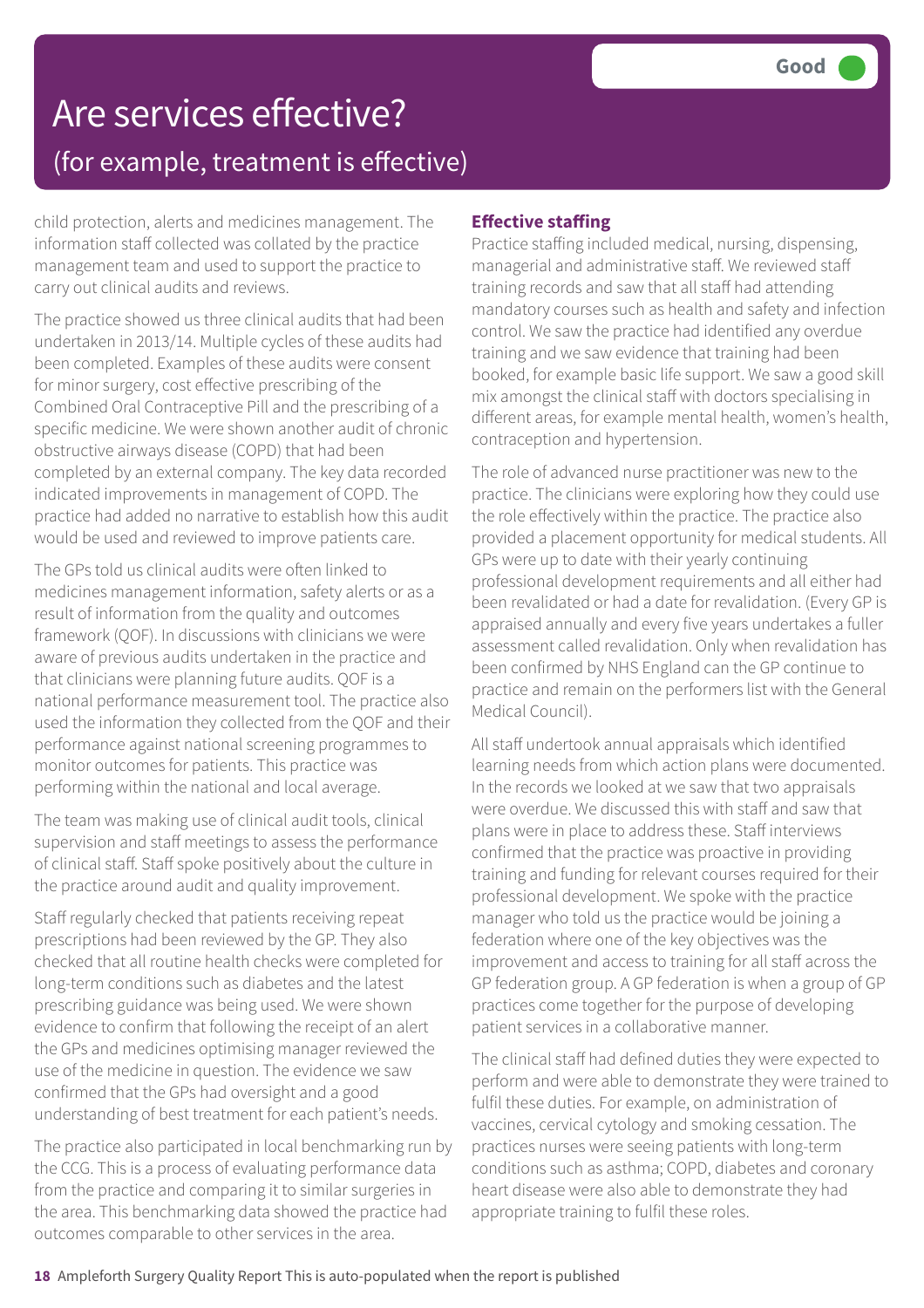### **Working with colleagues and other services**

The practice worked with other service providers to meet people's needs and manage complex cases. The practice used a template for communication on their electronic systems. Examples of this were communications with the out of hour's service regarding patients advanced decisions. Letters from the local hospital including discharge summaries, blood results, X ray results, and the 111 services were received both electronically and by post.

The practice outlined the responsibilities of all relevant staff in passing on, reading and actioning any issues arising from communications with other care providers on the day they were received. The practice manager explained that they had highlighted the need to improve upon this process. However we saw no documented risks relating to this process. All staff we spoke with understood their roles and felt the system worked well. There were no instances within the last year of any results or discharge summaries which were not followed up appropriately.

The practice had a process in place to follow up patients discharged from hospital. (Enhanced services are services which require an enhanced level of service provision above what is normally required under the core GP contract). We were told the practice were continually reviewing unplanned admissions to hospital and discharges.

The practice held multidisciplinary team meetings monthly to discuss the needs of complex patients e.g. those with end of life care. These meetings were attended by district nurses, health visitors, social workers, and palliative care nurses, and decisions about care planning were documented in a shared care record. We saw that at the first part of the meeting they were joined by local providers of care in the locality were care was being provided into people's homes. This meant they were able to discuss any concerns and brief clinicians on patients they visited. Staff felt this system worked well and it was evident that there was a good working relationship with staff from other professions.

### **Information sharing**

The practice used electronic systems to communicate with other providers and letters. The practice did not currently use electronic systems for making referrals. They established current waiting times, type a letter with the patient and task the administrative staff that cut and paste the letter into the correct format and forward the letter appropriately. The patient is given a copy of the letter to

keep as a reference to the referrals being made. We were told there were no current checks or audits made of this system however we saw no evidence of delay. The practice told us there were plans in place with the CCG to introduce a new electronic system to replace this system. We saw that all two week referrals were faxed to the hospital.

The practice had electronic systems in place to provide staff with the information they needed. An electronic patient record was used by all staff to coordinate, document and manage patients' care. All staff were fully trained on the system, and commented positively about the system's safety and ease of use. This software enabled scanned paper communications, such as those from hospital, to be saved in the system for future reference.

### **Consent to care and treatment**

We found that staff were aware of the Mental Capacity Act 2005 (MCA) and the Children's and Families Act 2014 and their duties in fulfilling it. All the clinical staff we spoke to understood the key parts of the legislation and were able to describe how they implemented it in their practice. We saw MCA training was booked for April 2015. We did not find a policy for MCA in place. We discussed this with the practice manager who was reviewing all policies and assured us they will address this.

Patients with learning disabilities and those with dementia were supported to make decisions through the use of care plans which they were involved in agreeing. These care plans were reviewed annually (or more frequently if changes in clinical circumstances dictated it) and had a section stating the patient's preferences for treatment and decisions. All clinical staff demonstrated a clear understanding of Gillick competencies. (These help clinicians to identify children aged under 16 years who have the legal capacity to consent to medical examination and treatment).

There was a practice policy for documenting consent for specific interventions. For example, minor surgery and when verbal and written consent was required. The practice also undertook audits to identify any issues relating to the process and actions to improve consent. We looked at this audit and saw that following the first cycle and actions the second cycle showed an improvement.

### **Health promotion and prevention**

All new patients registering with the practice were offered a health check with the practice nurse or nurse practitioner.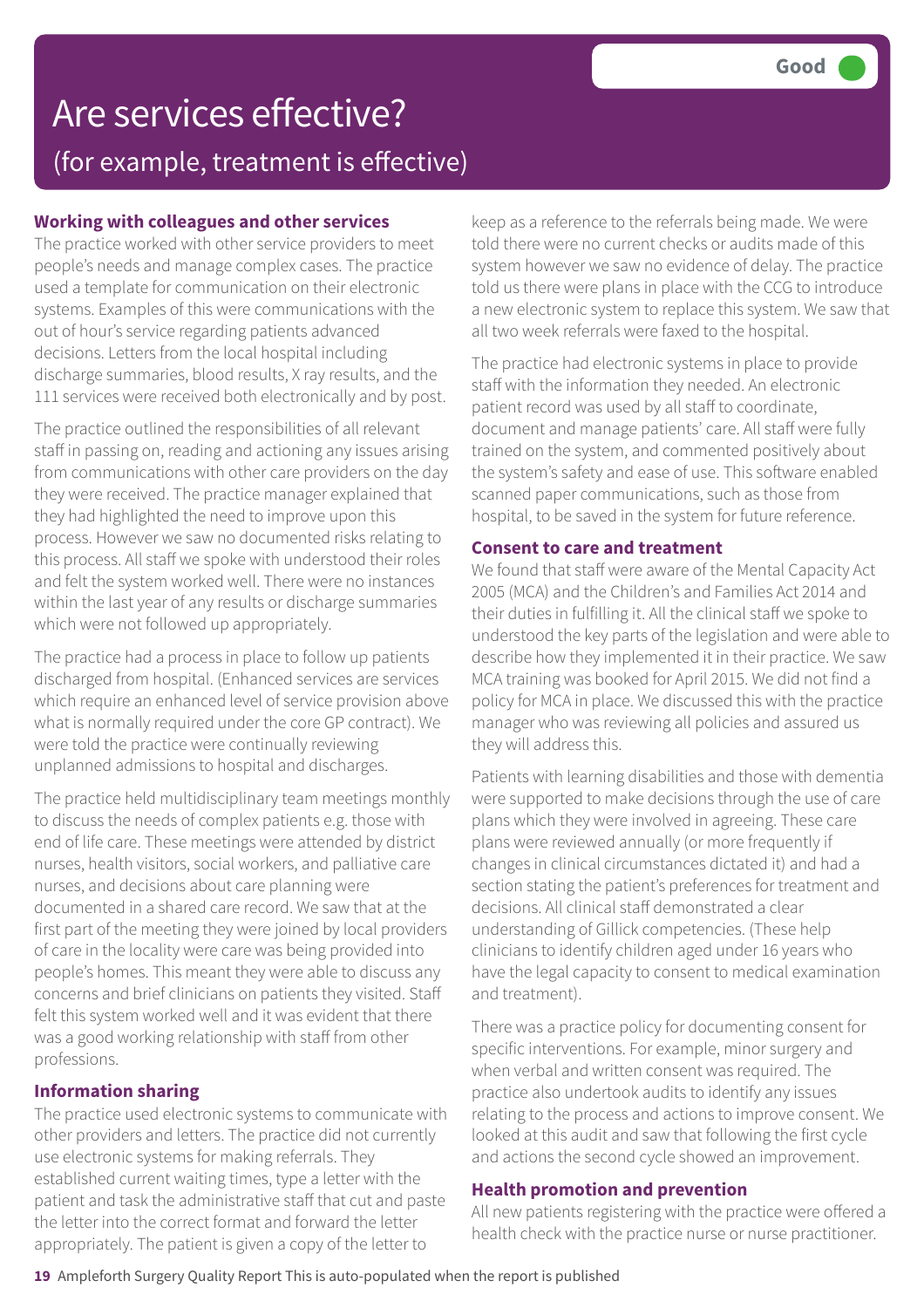The GPs were then informed of all health concerns detected and these were followed-up in a timely manner. Treatments were also checked to ensure that they followed evidence based practice. The GPs and nursing staff were proactive in offering opportunistic screening for example, by offering cervical screening and promoting healthy life styles. We did not see any information on the practice website about new patients registering with the practice.

The practice had numerous ways of identifying patients who needed additional support, and were pro-active in offering additional help. For example, the practice kept a register of all patients with learning disabilities and all of these patients were offered an annual physical health check.

The practice had also identified the smoking status of patients over the age of 16 and actively offered a smoking cessation service to these patients. Similar mechanisms for identifying at risk groups were used for patients who were obese and those receiving end of life care. These groups were offered further support in line with their needs.

The practice's performance for cervical smear uptake was within the national and local CCG average. There was a process to remind patients who did not attend for cervical smears. Patients who did not attend were followed up. We saw that the practice information detailed which staff were available for example the practice nurses. Mechanisms were in place for following up patients who did not attend for screening programmes.

The practice offered a full range of immunisations for children, travel vaccines and flu vaccinations in line with current national guidance. The practice performance for immunisations was good. The practice had reviewed performance and where immunisation had not been done had investigated the reason. This provided the practice with assurance that missed immunisations were not linked to safeguarding concerns.

The practice also offered NHS Health Checks to all its patients aged 40-75. The staff told us patients who had risk factors for disease identified at the health check were followed-up and were scheduled for further investigations.

We found that for areas such as smoking cessation, weight management, and alcohol and drug abuse were responded to in the practice on a need basis. We saw staff held areas of expertise had undergone further training in areas such as smoking cessation and drug abuse. The practice newsletter

provided a source of information about a range of health promotion initiatives. Examples of these were flu campaigns, healthy heart checks, shingles vaccines and stopping alcohol or smoking in Octobers. The practice offered health checks to patients to screen for undiagnosed conditions such as high blood pressure, diabetes, heart disease, heart failure and COPD. These were promoted on the practice newsletter however there wasn't a dedicated health promotion link or page on the practice web site.

The practice had a register of patients who were identified as being at high risk of admission and at the End of Life. We saw that clinical staff had a good level of knowledge and expertise in this area. The practice had developed up to date care plans which they share with other providers. We saw evidence of a good working relationship and joint working with other providers for example the community matron and local authority. People over 75 had a named GP to promote continuity of care and a review of medicines for polypharmacy. The practice had processes in place to review all unscheduled admissions to acute services.

The practice had a register of all patients suffering long term conditions( LTC) and ensured these patients had structured annual reviews for various LTCs such as Diabetes, COPD (chronic obstructive airways disease) and Heart failure. There were identified leads with expertise in the different conditions and this ensured patients received evidence based treatment. The practice QOF scores showed that the practice were preforming well for the management of all LTCs and were above the local and national average. We saw that there were good working relationships with the multidisciplinary team and regular meetings to discuss patient care. There were comprehensive screening and vaccination programmes which were managed effectively to support children and young people. We saw that were there were concerns with patients conditions more frequent reviews were established

The practice provided a range of services for patients to consult with the GPs and nurses, including on-line booking, repeat prescription requests and telephone consultations. Staff had a programme in place to make sure no patient missed their regular reviews for their condition, such as diabetes, respiratory and cardiovascular problems and offered text reminders for appointments. We saw that there was a good take up of healthy heart checks, cervical smears and blood pressure checks.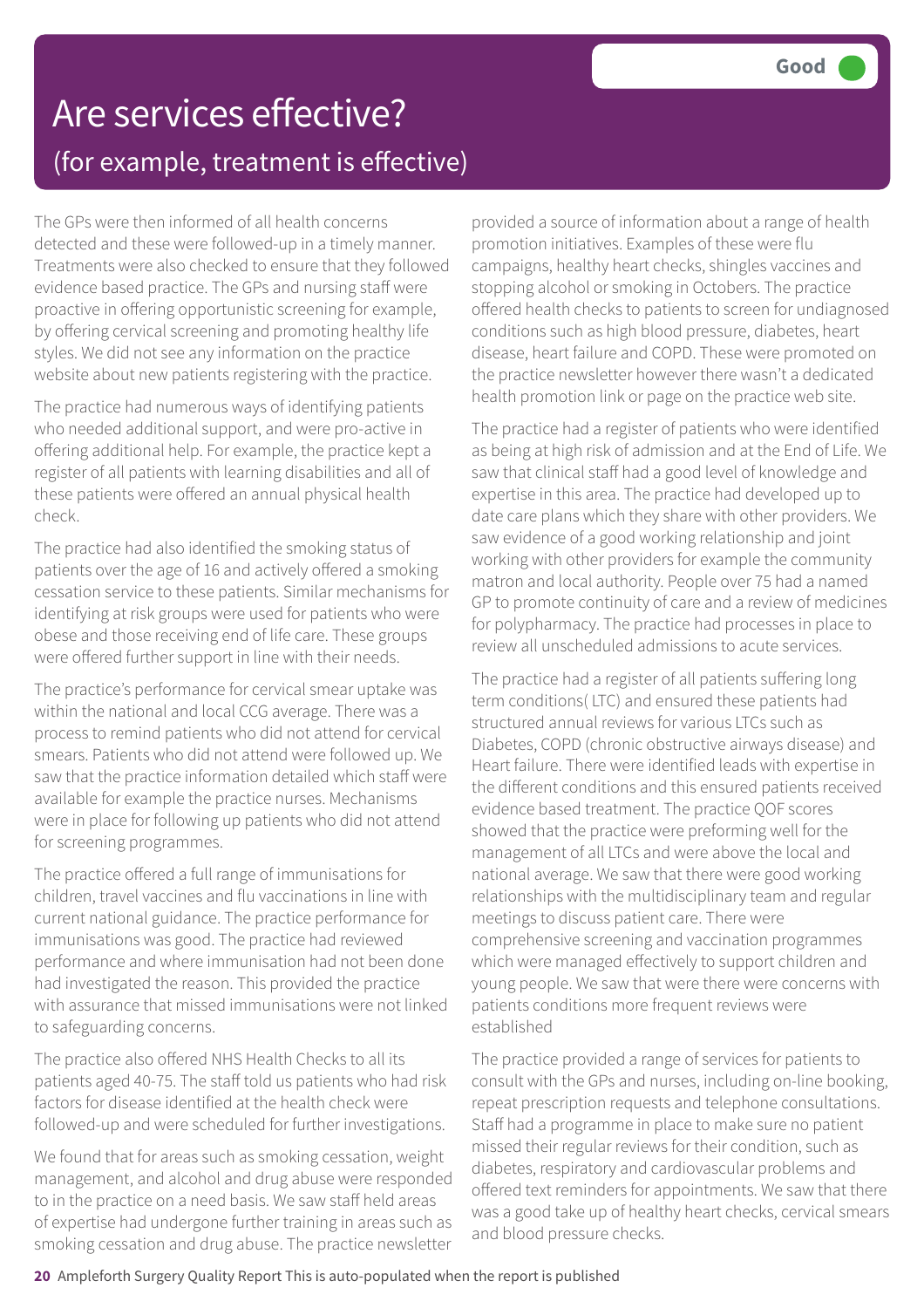The practice was aware of patients in vulnerable circumstances and actively ensured these patients received regular reviews, including annual health checks. We found that all of the staff had a very good understanding of what support services were available within their catchment area. Staff were knowledgeable and proactive when

safeguarding vulnerable adults. They had access to the practice policy and procedures and discussed vulnerable patients at the clinical meetings and with the named clinical lead.

The practice maintained a register of patients who experienced mental health problems. The register supported clinical staff to offer patients an annual appointment for a health check and a medicines review.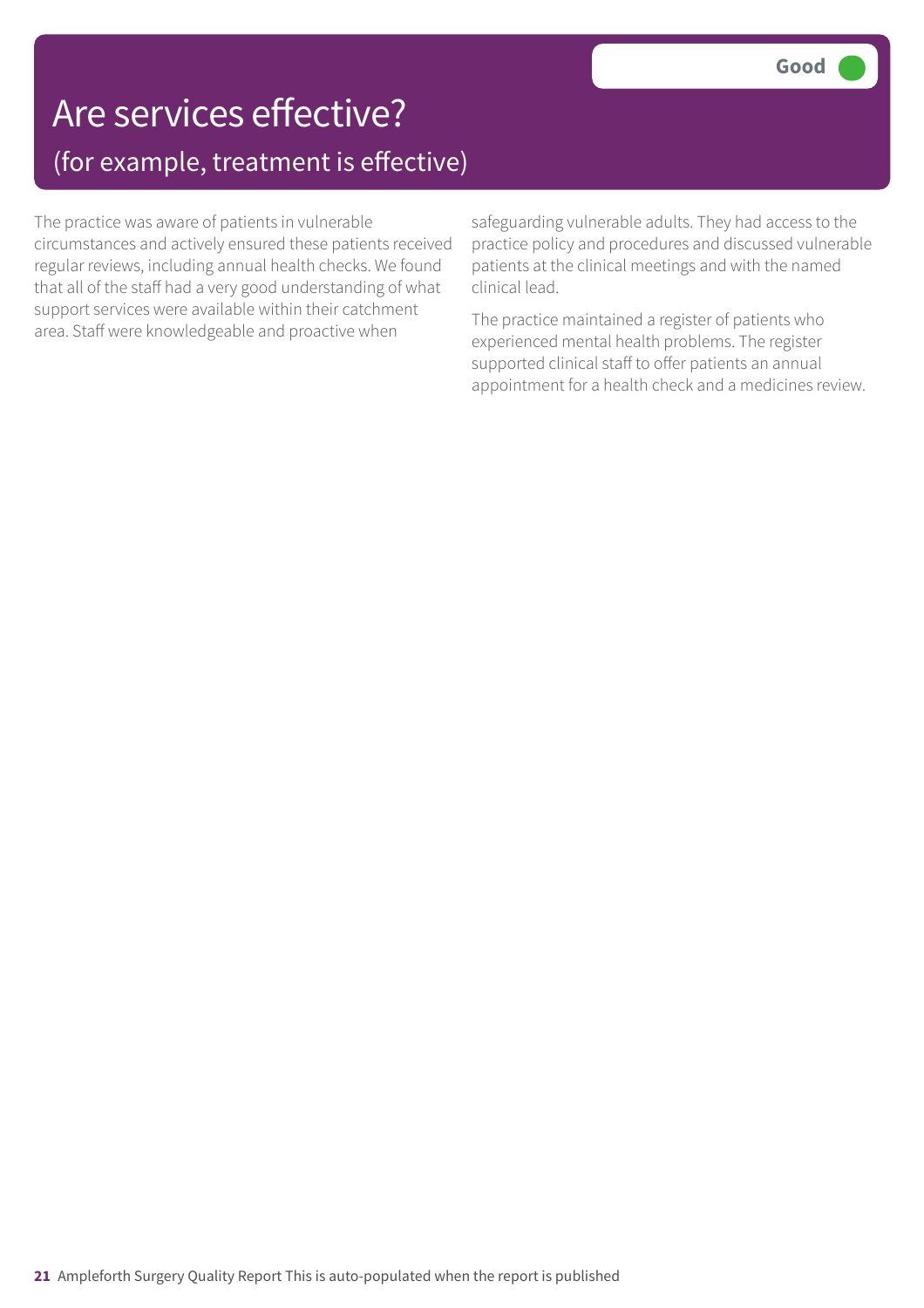## Are services caring?

## **Our findings**

### **Respect, dignity, compassion and empathy**

We reviewed the most recent data available for the practice on patient satisfaction. This included information from the national patient survey, and further surveys undertaken in the practice. There were links on the practice web site to the practice questionnaire. The Patient Participation Group PPG also known as the patients reference group were also involved in developing a questionnaire. This questionnaire has been developed by Ampleforth and Hovingham patient reference group to highlight what the practice is doing well and identify what needs attention. The results were then published in the practice newsletter. We saw that patients could access these on line and in the surgery. They asked a range of questions such as, are you concerned about a lack of privacy when you are talking to the receptionists, can you read staff name badges, do staff introduce themselves, can you access appointments and is the telephone answered promptly.

We saw that the results of questionaries' also included patient's positive and negative comments received during the process. We saw that action had been taken to address people's comments and use their comments to improve the service. The practice addressed the privacy at reception by arranging for a wall to be erected between the reception desk and waiting room to provide privacy. Staff all introduce themselves now on the telephone, wear name badges, and parking issues had been addressed and the improvement monitored. When we spoke with the PPG they told us that the practice always responded positively to patient's ideas and comments.

We saw form the evidence from the different sources that patients were satisfied with how they were treated and access to services. For example 94% of patients rated their experience as good or very good. 98% of patients rated the practice as being easy to get through to. All patients were positive in recommending their service to family and friends. This demonstrated patient's satisfaction with the service.

We received 26 CQC cards, all were positive about the service experienced. We saw on the NHS Choices web site that three patient's had left reviews and rated the practice as five star. We saw a range of positive comments from

patients. We also spoke with four patients on the day of our inspection and four members of the PPG. All told us they were very happy with the care provided by the practice and said their dignity and privacy was respected.

Staff and patients told us that all consultations and treatments were carried out in the privacy of a consulting room. Curtains were provided in consulting rooms and treatment rooms so that patients' privacy and dignity was maintained during examinations, investigations and treatments. We noted that consultation / treatment room doors were closed during consultations and that conversations taking place in these rooms could not be overheard.

We observed staff adhering to the practice's confidentiality policy when discussing patients' treatments in order that confidential information was kept private. We saw that there were no questions and triaging of patients by the reception staff were difficult questions may be asked. This prevented patients overhearing potentially private conversations between patients and reception staff. We saw this system in operation during our inspection and noted that it enabled confidentiality to be maintained. Patients could also ask to speak with staff in private. We saw in the PPG meeting minutes that they complimented staff on dealing with difficult patients and their calm efficient and friendly approach in dealing with all patients.

We observed staff dealing with all people regardless of circumstances in a friendly, sensitive, sympathetic, and professional manner.

### **Care planning and involvement in decisions about care and treatment**

The patient survey information we reviewed showed patients responded positively to questions about their involvement in planning and making decisions about their care and treatment and generally rated the practice well in these areas. We saw good patient involvement an example of this had been the recent care planning for vulnerable patients. The patients we spoke with told us they were involved in decisions about their care.

Patients we spoke to on the day of our inspection told us that health issues were discussed with them and they felt involved in decision making about the care and treatment they received. They also told us they felt listened to and supported by staff and had sufficient time during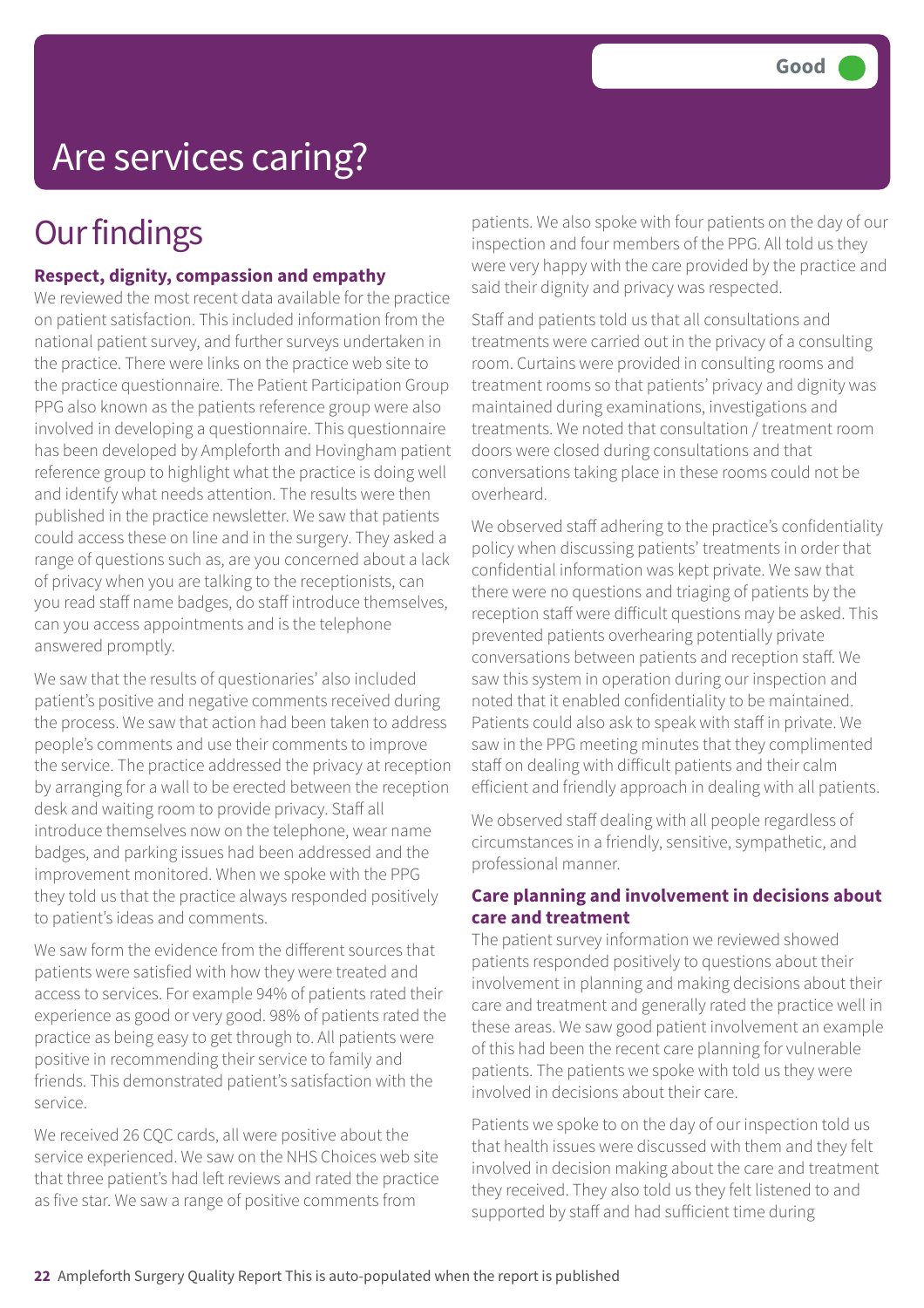## Are services caring?

consultations to make an informed decision about the choice of treatment they wished to receive. Patient feedback on the comment cards we received was also positive and aligned with these views.

We saw that the practice also delivered a service into the local monastery as well as the school. We saw positive feedback from these that they were happy with the timely response and service the practice delivered.

Staff told us that translation services were available for patients who did not have English as a first language. The staff told us they have very few patients in the area requiring this service.

We saw evidence that the practice had developed personal care plans for patients with complex needs such as some older people or end of life care and a copy had been sent to them. The practice told us that any patient they felt had complex needs were included and care plans developed.

### **Patient/carer support to cope emotionally with care and treatment**

The survey information we reviewed showed patients were positive about the emotional support provided by the practice and rated it good in this area. The patients we spoke to on the day of our inspection and the comment cards we received were also consistent with this survey information. For example, we saw that the practice followed up all bereavements in the practice either by telephone or sending a card. We found that there was a good understanding of patients and their circumstances. We saw staff responded compassionately when patients needed help and provided support when required.

There was information in the waiting area sign-posting people to a number of support groups and organisations.

The practice is located in a rural area and some addresses are difficult to find and in remote locations. We saw that on the practice website patients were encouraged if they lived in a remote or difficult to find location, to contact the ambulance service and advise them of their location and the best route to their property. This meant that should a patient require the services of an ambulance in an emergency the ambulance service knew exactly how to reach them.

The administration staff told us the practice had a carers register. However when we spoke with the clinical staff they were not aware or uncertain if a register of carers within the practice was in place. It was unclear how carers were offered support in their role as carers by the practice.

The practice had a high number of young people. The PPG were aware of this large number of young people and were continually trying to engage this group without success.

We saw evidence that the practice works jointly with the health visitor and school nurse to address the needs of children and families in the area.

We saw that people suffering with long term conditions received regular annual reviews and if deemed appropriate they were reviewed more regularly. From the comments we received people told us they felt supported and had good access to services. The staff were aware of co morbidities and depression that may accompany these conditions.

We saw that access to transport for appointments to the surgery and hospital was difficult in the rural area. The PPG with support of the practice had been successful in receiving funding to provide volunteer driver to take patients to and from appointment. This scheme had proved successful and appreciated by patients who may not have transport and were access to public transport was not available.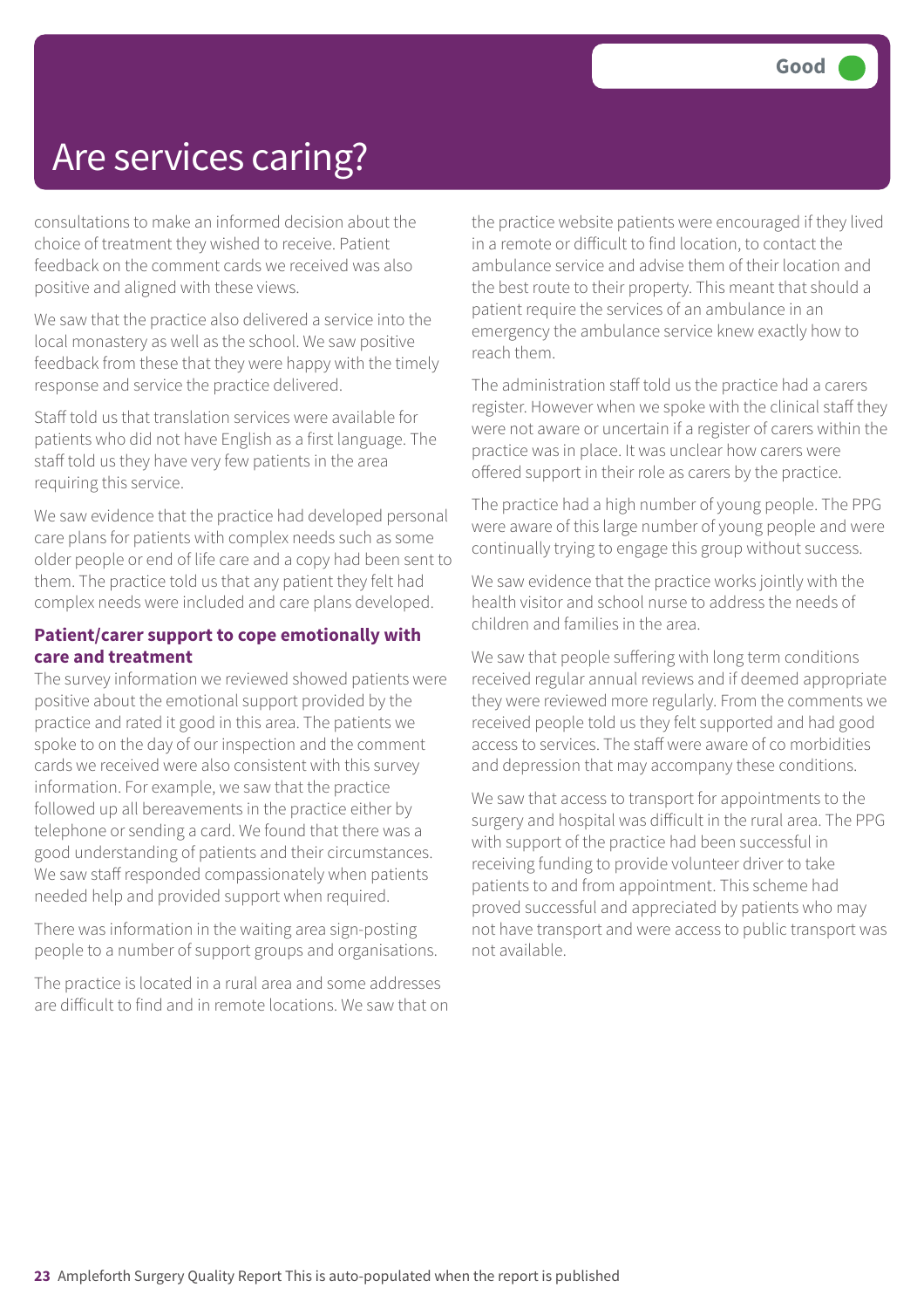# Are services responsive to people's needs?

(for example, to feedback?)

## **Our findings**

### **Responding to and meeting people's needs**

We found the practice responsive to people's needs and had systems in place to maintain the level of service provided. The needs of the practice population were understood and systems were in place to address identified needs.

The NHS Local Area Team (LAT) and Clinical Commissioning Group (CCG) told us that the practice engaged regularly with them and other practices to discuss local needs and service improvements that needed to be prioritised. We saw that one of the practice partners spent one day a week working with the CCG. Staff told us that the GP kept them updated about development and changes. We saw that the GP had explained their role to the PPG to enable them to understand how the practice and CCG worked together to improve care.

We saw that there had been a number of changes in staffing over the last few years. However many of the staff remained the same which promoted good continuity of care and accessibility to appointments with a GP and practice nurses of their choice.

We saw that in response to patient comment the practice offered fifteen minute appointments. The practice also provided longer appointments where needed for example those with complex or multiple long term conditions. Home visits were made to those patients who needed one.

The practice had implemented suggestions for improvements and made changes to the way it delivered services as a consequence of feedback from the PPG. Examples of these were the introduction of a number of high chairs in the waiting area for those patients with mobility difficulties and the offer of text reminders to patients for appointments.

There was a palliative care register in the practice with regular internal as well as multidisciplinary meetings to discuss patient and their families care and support needs. As a consequence of staff training and expertise in this area the staff had a better understanding of the needs of patients and the skills and knowledge to care for patients. The practice worked collaboratively with other agencies

and regularly shared information to ensure good, timely communication of changes in care and treatment. There were regular scheduled meetings with community nurses, end of life care and other health providers.

### **Tackling inequity and promoting equality**

The practice had recognised the needs of different patient groups in the planning of services, such as those with a learning disability, travellers and the high proportion of children, and students. The practice were able to identify different patient groups and respond to their needs. The practice actively promoted the services available to patients in the local community and worked collaboratively with the PPG and local village groups.

The practice does not have many patients who require translation service. The staff told us they have access to language translation services should they require this.

The premises at the main surgery and branch surgery had been adapted to meet the needs of people with disabilities accessing the service. The practice had ensured there was a hand rail available from the car park to assist patients following feedback from patients. Patients had also commented on the difficulty in getting a car parking space. Following this comment the practice had ensured staff accessed car parking away from the surgery; ensuring patients had good access to car parking close to the entrance of the surgery.

### **Access to the service**

Ampleforth practice reception and dispensary were open from 8 am until 8pm on a Monday and Wednesday and 8am until 6.30 on Tuesday Thursday and Friday. Appointments with the GP were available from 9am until 7.30pm Monday and Wednesday and from 9 am until 6 pm with a break during the afternoon. Appointment times with the nurse and Health care assistant were also detailed to help patients know when they were available. The practice also opened the first and third Saturday of each month during the morning at the Ampleforth surgery.

The opening times for the practice and dispensary at the Hovingham site were different. However the practice provided access to GPs and nurses during each day at both sites and patients were able to book appointments at either site.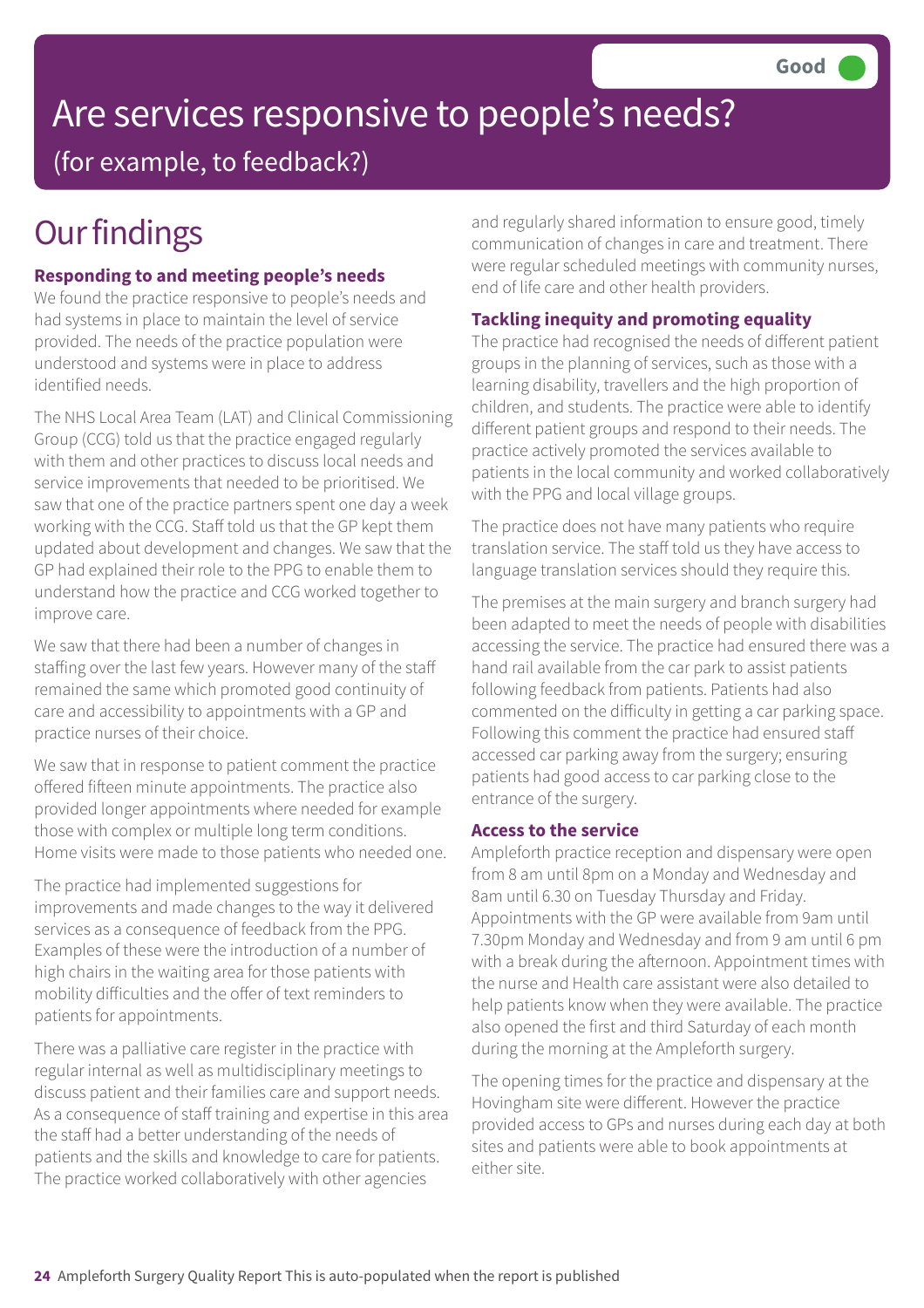# Are services responsive to people's needs?

### (for example, to feedback?)

The practice also provided a daily clinic at Ampleforth college each day and once a week at the preparatory school. Patients from the school were also able to access the practice at the other sites.

The patient information and practice website provided further details of bookable appointments with the GPs, practice nurses, advanced nurse practitioner and health care assistant. The practice provided information to patients to ensure they were able to access urgent medical assistance when the practice was closed.

Patients were generally satisfied with the appointments system. They confirmed that they could see a doctor on the same day if they needed to and they could see another doctor if there was a wait to see the doctor of their choice. We saw that patients in need of urgent treatment were able to make appointments on the same day of contacting the practice.

The Ampleforth and Hoveringham provided patient services on one level. We saw that the waiting area was large enough to accommodate patients with wheelchairs. Accessible toilet facilities were available for all patients attending the practice. There were baby changing and breast feeding facilities available.

The practice offered an online booking system which was available and easy to use. They offered text message reminders for appointments to those patients who had provided their mobile telephone numbers. The PPG undertook a survey asking patients if they were aware of

these different services and what they thought of them. This assisted the practice in understanding what patients thought of the service they provided and identified were patient's may have difficulties.

### **Listening and learning from concerns and complaints**

The practice had a system in place for handling complaints and concerns. Their complaints policy and procedures were in line with recognised guidance and contractual obligations for GPs in England. They had a designated responsible person who handled all complaints in the practice.

We saw that information was available to help patients understand the complaints system. Patients could complete a form about a complaint, provide suggestions and raise concerns.

Patients we spoke with were aware of the process to follow should they wish to make a complaint. None of the patients spoken with had ever needed to make a complaint about the practice. We looked at fourteen complaints received during 2014 and found these were satisfactorily handled and dealt with in a timely manner.

The practice reviewed complaints and compliments on a regular basis and discussed these in their practice meetings. Staff confirmed these were discussed during the meetings however they were not always recorded in the minutes of the meetings. This meant there were no records available of the staff discussions and ideas of how the complaint could be addressed or when it would be reviewed.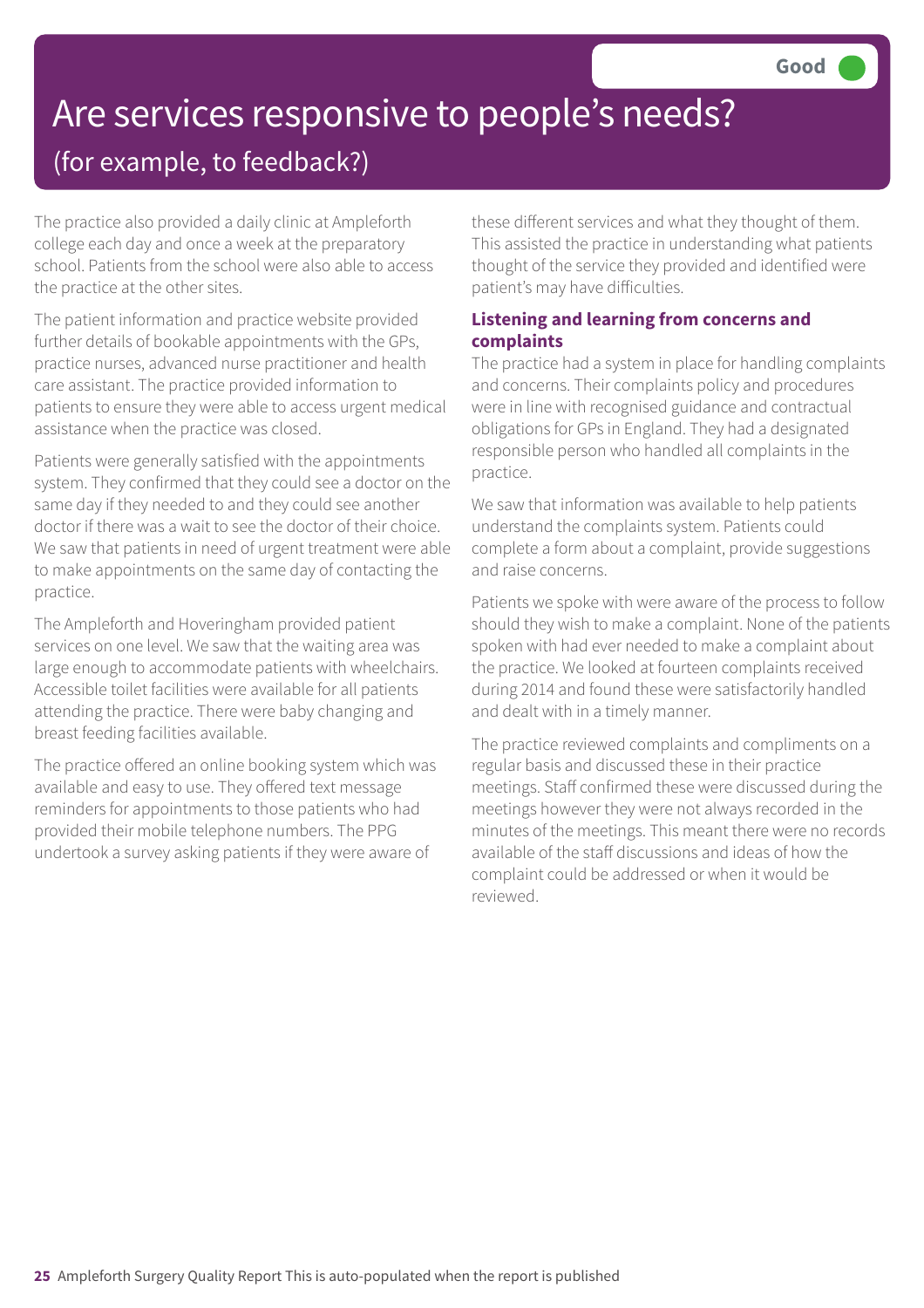## Are services well-led?

(for example, are they well-managed and do senior leaders listen, learn and take appropriate action)

## **Our findings**

### **Vision and strategy**

The practice had a vision to deliver high quality care and promote good outcomes for patients. In the practice newsletter the practice were promoting the friends and family test which details what patients should expect from the practice and what they plan to deliver. We saw also in the PPG annual report information about what plans the practice have for the future and how they have acted upon the suggestions received from patients. We saw that the practice were working to ensure patients were kept informed about the future plans for the development of the service. Examples of this were the planned structural work to the practices.

The staff we spoke with knew and understood the vision and values and what their responsibilities were in relation to these. Examples were the development of the nurse practitioner role and improved confidentiality in reception. We saw that although the vision for the future had been discussed and planned no formal plans were in place. The practice outlined their plans for the future and provided some detail of how they would address these during our visit. We saw that staff regularly came together at a range of formal meetings to discuss practice business, training, future developments and patient's on-going care.

### **Governance arrangements**

The practice had a number of policies and procedures in place to govern activity and these were available to staff via hard copy and the computers within the practice. We saw that the practice manager who recently came into post had a system in place to review and were necessary develop policies. We found that some policies had been reviewed and others were waiting to be approved or reviewed. The practice had recently purchased an electronic system that would assist them in reviewing, monitoring and identifying when staff had accessed the policies. We saw that some policies that had been reviewed were done well examples of these were the safeguarding policies. We looked at these policies and procedures and they were regularly reviewed and were up to date.

The practice held regular monthly meetings with staff and weekly meetings with the heads of department. We saw

that they reviewed performance, unplanned hospital admissions and clinically related issues, staffing and concerns. We looked at minutes from meetings and found that performance, quality and risks had been discussed.

The practice used the Quality and Outcomes Framework (QOF) to measure their performance. The QOF data for this practice showed they were performing well above the national and local standards. We saw that QOF data was regularly discussed and action plans were produced to maintain or improve outcomes.

The practice had completed a number of clinical audits, for example consent for minor surgery, and the prescribing of different medicines. We saw that GPs undertook regular audits and shared the results within the practice to improve care.

The practice had arrangements for identifying, recording and managing risks. The practice did not have a nominated risk manager. All of the staff we spoke with told us they were aware of the importance of reporting risks and concern and would ensure they were actioned immediately. We saw that where risks had been identified the practice had addressed these. An example had been the introduction of an outside handrail from the car park to reception area.

### **Leadership, openness and transparency**

We were shown a clear leadership structure which had named members of staff and identified key roles and responsibilities. We saw the practice web site provided information about key members of staff and their areas of expertise. For example contraception, women and children's health.

Staff in the practice were clear about the roles and responsibilities held by staff. An example of these were safeguarding and infection control. The staff we spoke with were clear about their own roles and responsibilities. Staff told us that felt valued, supported and knew who to go to in the practice with any concerns.

We saw that team meetings were held regularly. Staff told us were happy to raise issues at team meetings and felt included. We saw that the practice held regular multidisciplinary meetings to discuss and plan patient's care. Examples of these were end of life and patients requiring extra support.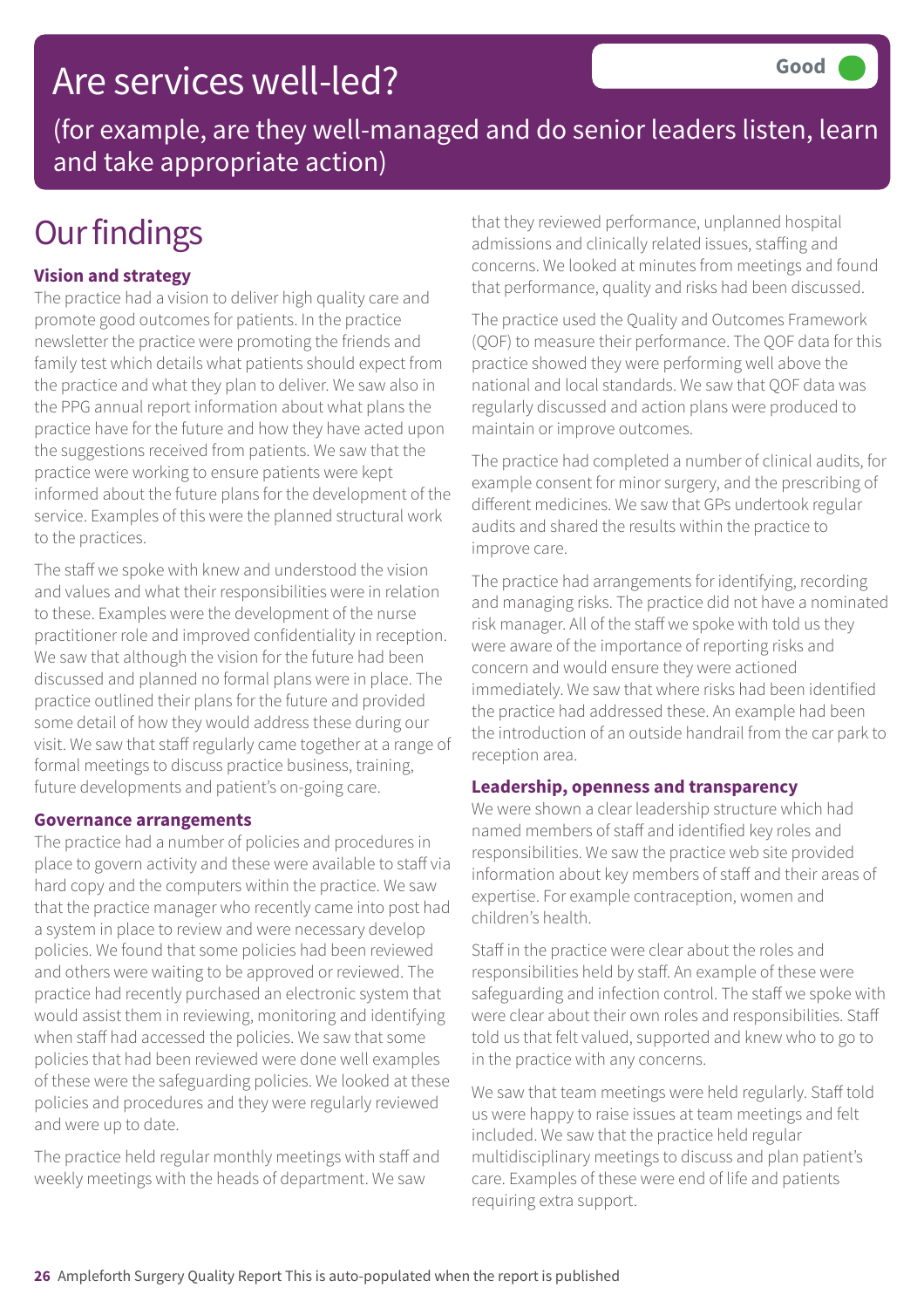## Are services well-led?

### (for example, are they well-managed and do senior leaders listen, learn and take appropriate action)

We reviewed a number of policies in the practice. Examples of these were recruitment, sickness and absence policies. Staff we spoke with knew where to find these policies if required and felt confident in speaking with the management team who they told us were supportive.

Practice seeks and acts on feedback from its patients, the public and staff

The practice had gathered feedback from patients through patient surveys; use of a suggestions, complaints and compliments received which they shared with staff. We looked at the results of the annual patient survey and saw the overall patient satisfaction was high with a 100% of patients saying they would recommend the practice to a friend.

The PPG were very active and produced information for patients which outlined how they had responded to concerns and suggestions. The group were well established and had representatives from the various population groups. The group were continually trying to engage younger patients; so far they had been unsuccessful. The group produced an annual report and actively communicated with patients in the local communities.

The practice gathered feedback from staff through staff meetings, appraisals and discussions. Staff told us they would not hesitate to give feedback and discuss any concerns or issues with colleagues and the management team. Staff told us they felt involved and engaged in the practice to improve outcomes for both staff and patients.

### **Management lead through learning and improvement**

Staff told us that the practice supported them to maintain their clinical professional development through training and mentoring. We looked at four staff files and saw that two members of staff had received regular appraisals which included a personal development plan. We saw that the other appraisals had been booked and the staff told us they had been given a template to help them prepare for the appraisal. All the staff we spoke with told us the management team were supportive and they had access to the training they required to fulfil their roles and responsibilities.

The practice provided block placements for medical students. There was a named GP lead to support the training and we saw evidence that this was a popular placement for students. This means the practice has an active role in the training of new doctors.

The practice had completed reviews of significant events and other incidents and shared these with staff via meetings to ensure the practice improved outcomes for patients.